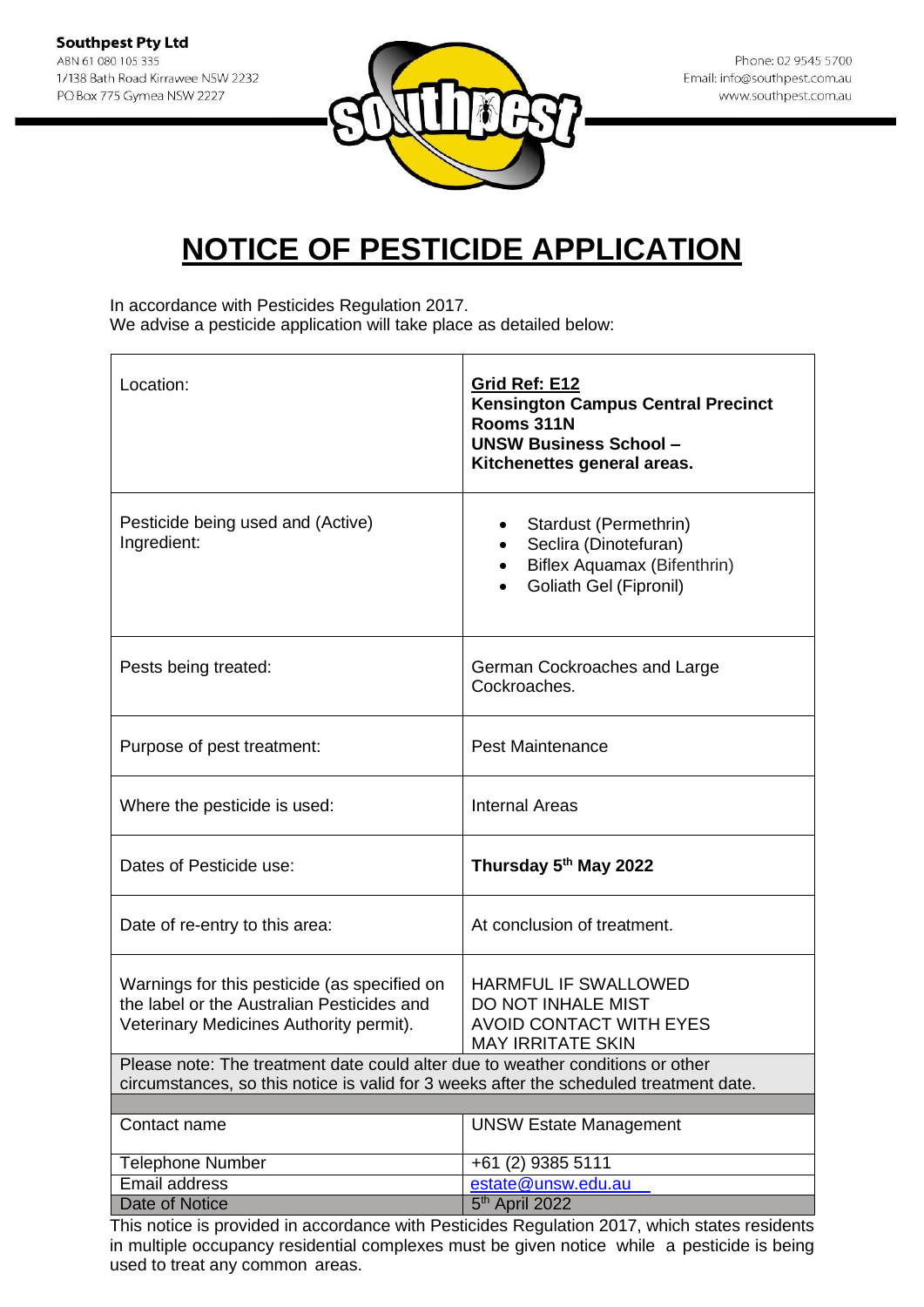

In accordance with Pesticides Regulation 2017. We advise a pesticide application will take place as detailed below:

| Location:                                                                                                                                                                | Grid Ref: C20<br>Kensington Campus Northern Precinct<br>Rooms 309A, 267<br><b>Morven Brown Building</b><br><b>Kitchenettes in General Area</b> |  |
|--------------------------------------------------------------------------------------------------------------------------------------------------------------------------|------------------------------------------------------------------------------------------------------------------------------------------------|--|
| Pesticide being used and (Active)<br>Ingredient:                                                                                                                         | Stardust (Permethrin)<br>Seclira (Dinotefuran)<br><b>Biflex Aquamax (Bifenthrin)</b><br>Goliath Gel (Fipronil)                                 |  |
| Pests being treated:                                                                                                                                                     | German Cockroaches and Large<br>Cockroaches.                                                                                                   |  |
| Purpose of pest treatment:                                                                                                                                               | <b>Pest Maintenance</b>                                                                                                                        |  |
| Where the pesticide is used:                                                                                                                                             | <b>Internal Areas</b>                                                                                                                          |  |
| Dates of Pesticide use:                                                                                                                                                  | Thursday 5th May 2022                                                                                                                          |  |
| Date of re-entry to this area:                                                                                                                                           | At conclusion of application.                                                                                                                  |  |
| Warnings for this pesticide (as specified on<br>the label or the Australian Pesticides and<br>Veterinary Medicines Authority permit).                                    | <b>HARMFUL IF SWALLOWED</b><br>DO NOT INHALE MIST<br><b>AVOID CONTACT WITH EYES</b><br><b>MAY IRRITATE SKIN</b>                                |  |
| Please note: The treatment date could alter due to weather conditions or other<br>circumstances, so this notice is valid for 3 weeks after the scheduled treatment date. |                                                                                                                                                |  |
|                                                                                                                                                                          |                                                                                                                                                |  |
| Contact name                                                                                                                                                             | <b>UNSW Estate Management</b>                                                                                                                  |  |
| <b>Telephone Number</b>                                                                                                                                                  | +61 (2) 9385 5111                                                                                                                              |  |
| Email address                                                                                                                                                            | estate@unsw.edu.au                                                                                                                             |  |
| <b>Date of Notice</b>                                                                                                                                                    | 5 <sup>th</sup> April 2022                                                                                                                     |  |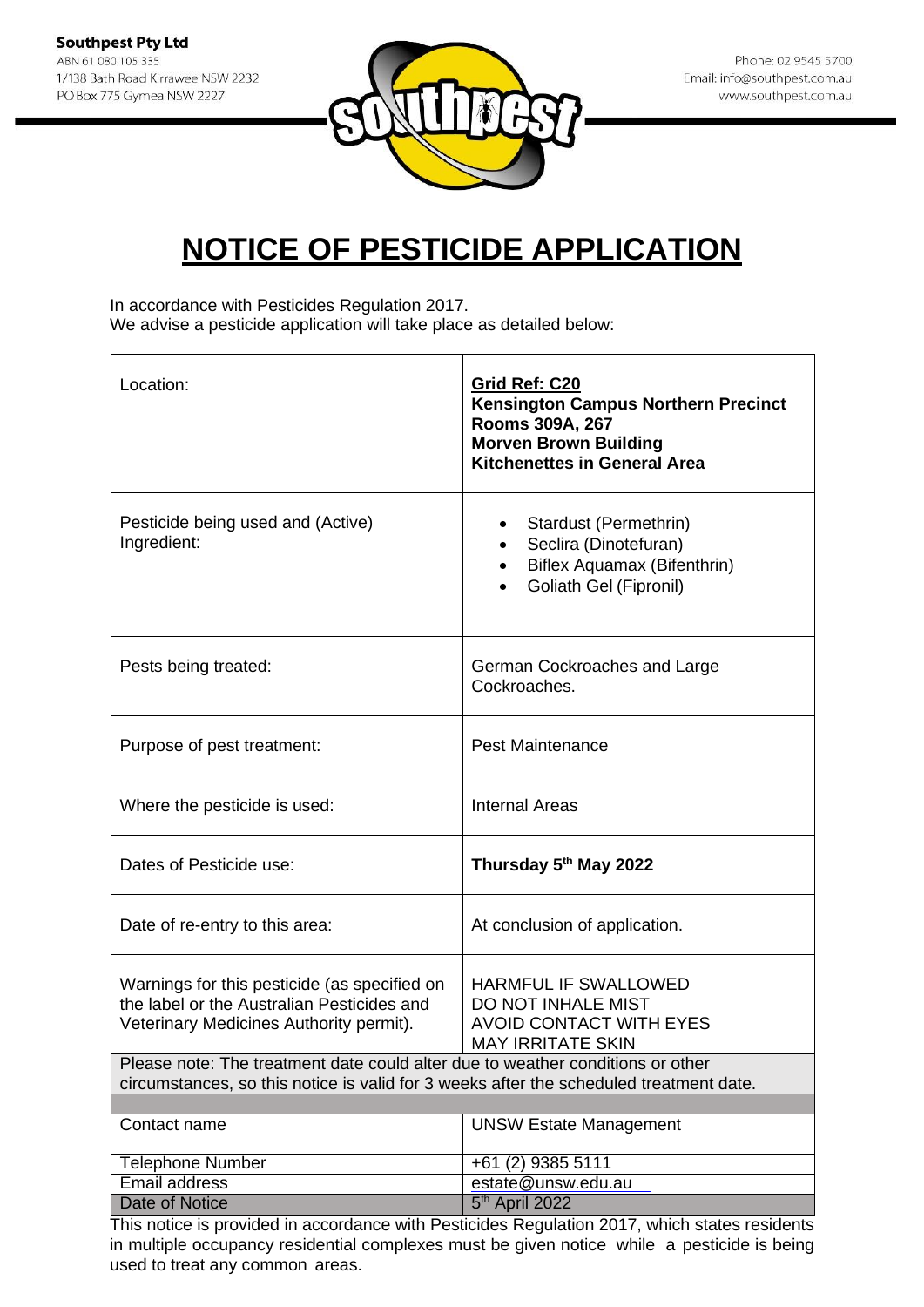

In accordance with Pesticides Regulation 2017. We advise a pesticide application will take place as detailed below:

| Location:                                                                                                                                                                | Grid Ref: C25<br><b>Kensington Campus Eastern Precinct</b><br>Room G03, 101, 301, 504<br><b>Lowy Building</b><br>Kitchenettes in general areas. |
|--------------------------------------------------------------------------------------------------------------------------------------------------------------------------|-------------------------------------------------------------------------------------------------------------------------------------------------|
| Pesticide being used and (Active)<br>Ingredient:                                                                                                                         | Stardust (Permethrin)<br>Seclira (Dinotefuran)<br>Biflex Aquamax (Bifenthrin)<br>Goliath Gel (Fipronil)                                         |
| Pests being treated                                                                                                                                                      | German Cockroaches and Large<br>Cockroaches.                                                                                                    |
| Purpose of pest treatment                                                                                                                                                | <b>Pest Maintenance</b>                                                                                                                         |
| Where the pesticide is used:                                                                                                                                             | <b>Internal Areas</b>                                                                                                                           |
| Dates of Pesticide use:                                                                                                                                                  | Thursday 5 <sup>th</sup> May 2022                                                                                                               |
| Date of re-entry to this area:                                                                                                                                           | At conclusion of application.                                                                                                                   |
| Warnings for this pesticide (as specified on<br>the label or the Australian Pesticides and<br>Veterinary Medicines Authority permit).                                    | <b>HARMFUL IF SWALLOWED</b><br>DO NOT INHALE MIST<br><b>AVOID CONTACT WITH EYES</b><br><b>MAY IRRITATE SKIN</b>                                 |
| Please note: The treatment date could alter due to weather conditions or other<br>circumstances, so this notice is valid for 3 weeks after the scheduled treatment date. |                                                                                                                                                 |
| Contact name<br><b>Telephone Number</b>                                                                                                                                  | <b>UNSW Estate</b><br>Management<br>$+61(2)$ 9385 5111                                                                                          |
| <b>Email address</b>                                                                                                                                                     | estate@unsw.edu.au                                                                                                                              |
|                                                                                                                                                                          | $1st$ April 2022                                                                                                                                |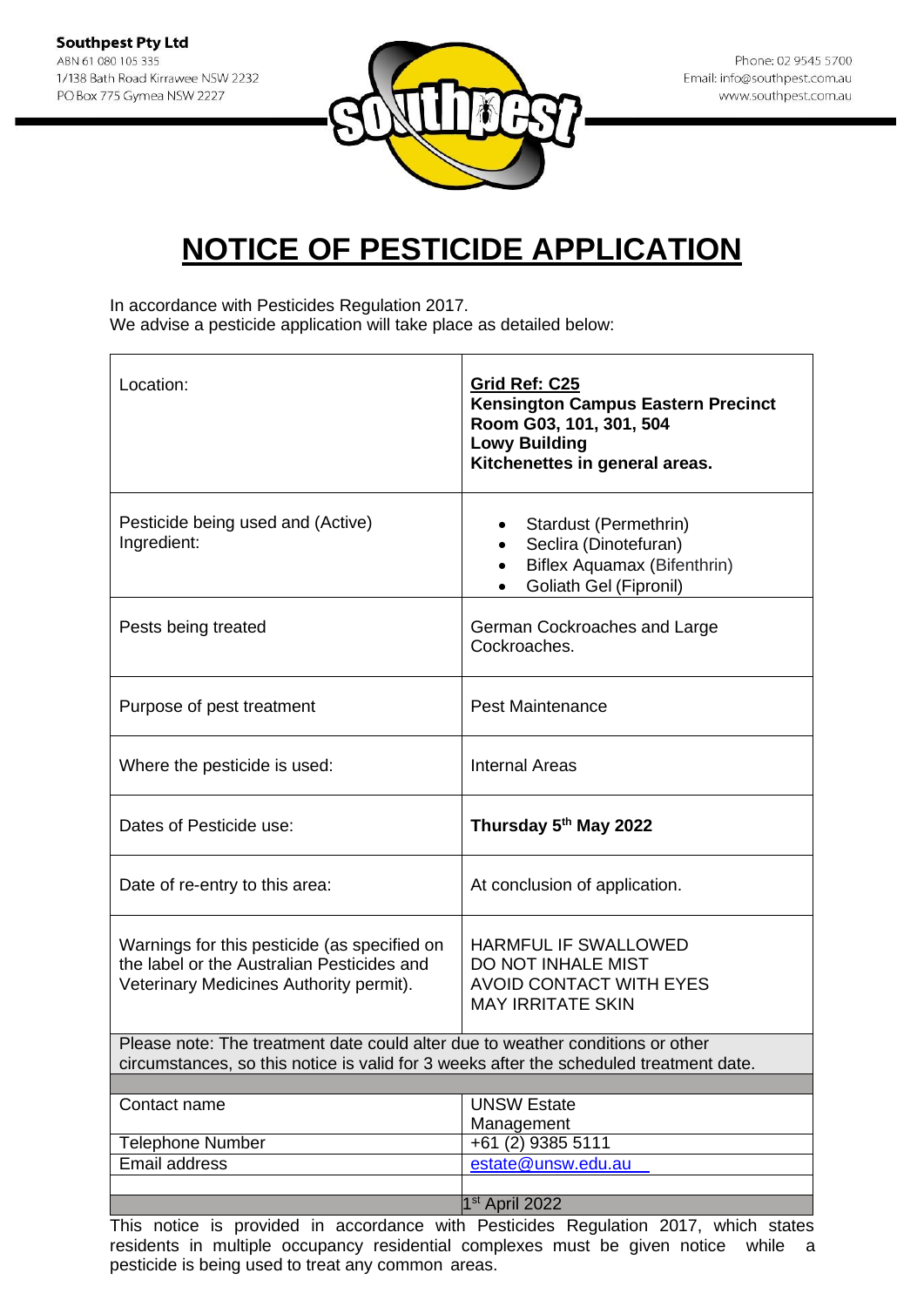

In accordance with Pesticides Regulation 2017. We advise a pesticide application will take place as detailed below:

| Location:                                                                                                                                                                | Grid Ref: C27<br><b>Kensington Campus Eastern Precinct</b><br><b>Rooms LGQ41, 639</b><br><b>Wallace Wurth Building</b><br>Kitchenettes in general<br>areas |
|--------------------------------------------------------------------------------------------------------------------------------------------------------------------------|------------------------------------------------------------------------------------------------------------------------------------------------------------|
| Pesticide being used and (Active)<br>Ingredient:                                                                                                                         | Stardust (Permethrin)<br>٠<br>Seclira (Dinotefuran)<br>Biflex Aquamax (Bifenthrin)<br>Goliath Gel (Fipronil)                                               |
| Pests being treated:                                                                                                                                                     | German Cockroaches and Large<br>Cockroaches.                                                                                                               |
| Purpose of pest treatment:                                                                                                                                               | <b>Pest Maintenance</b>                                                                                                                                    |
| Where the pesticide is used:                                                                                                                                             | <b>Internal Areas</b>                                                                                                                                      |
| Dates of Pesticide use:                                                                                                                                                  | Thursday 5 <sup>th</sup> May 2022                                                                                                                          |
| Date of re-entry to this area:                                                                                                                                           | At conclusion of application:                                                                                                                              |
| Warnings for this pesticide (as specified on<br>the label or the Australian Pesticides and<br>Veterinary Medicines Authority permit).                                    | HARMFUL IF SWALLOWED<br>DO NOT INHALE MIST<br><b>AVOID CONTACT WITH EYES</b><br><b>MAY IRRITATE SKIN</b>                                                   |
| Please note: The treatment date could alter due to weather conditions or other<br>circumstances, so this notice is valid for 3 weeks after the scheduled treatment date. |                                                                                                                                                            |
|                                                                                                                                                                          |                                                                                                                                                            |
| Contact name                                                                                                                                                             | <b>UNSW Estate Management</b>                                                                                                                              |
| <b>Telephone Number</b>                                                                                                                                                  | +61 (2) 9385 5111                                                                                                                                          |
| Email address                                                                                                                                                            | estate@unsw.edu.au                                                                                                                                         |
| <b>Date of Notice</b>                                                                                                                                                    | 1st April 2022                                                                                                                                             |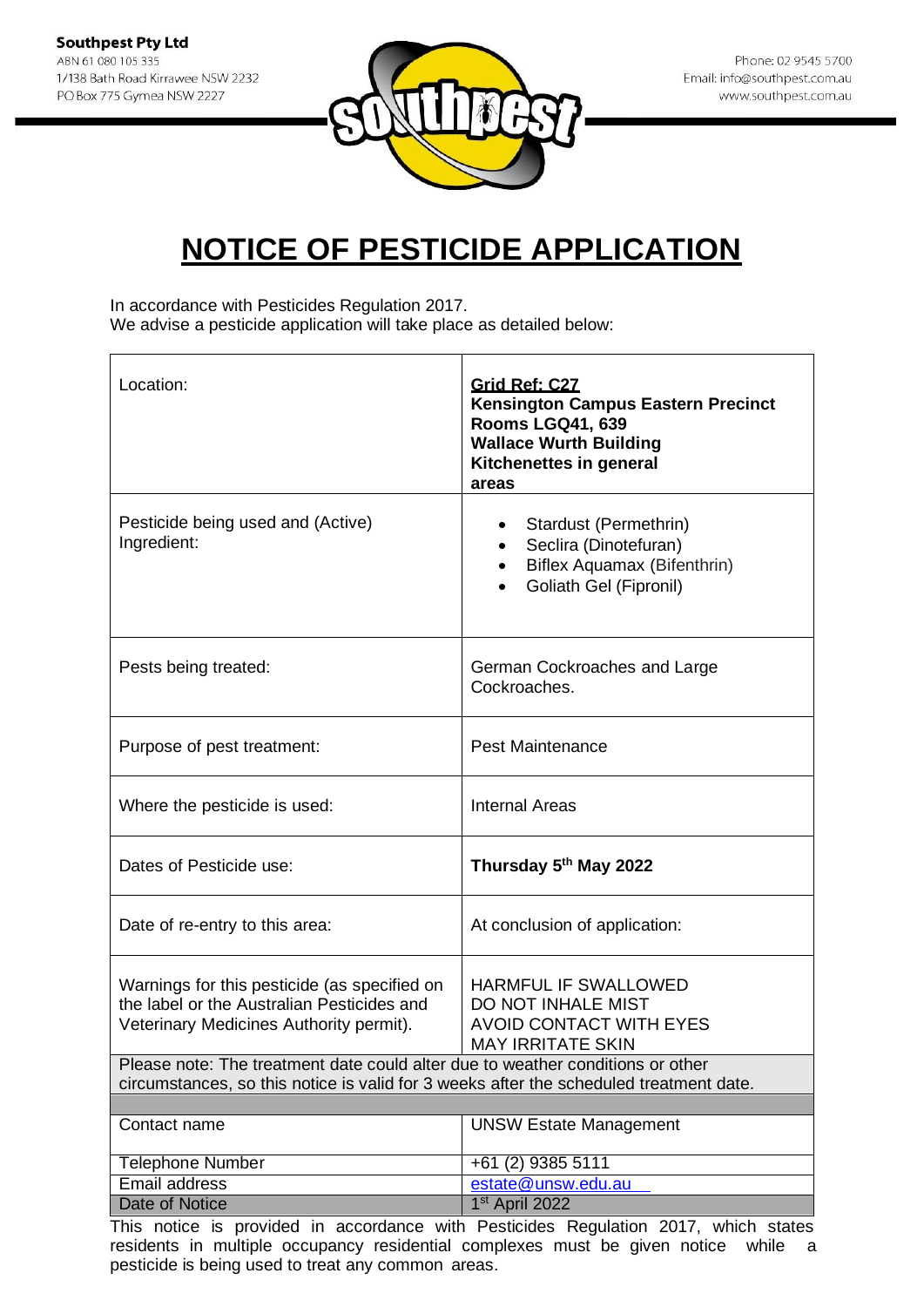

In accordance with Pesticides Regulation 2017. We advise a pesticide application will take place as detailed below:

| Location:                                                                                                                                                                | Grid Ref: D26<br><b>Kensington Campus Eastern Precinct</b><br><b>Level 1 West</b><br><b>Biological Science North</b><br>Kitchenettes in general areas |
|--------------------------------------------------------------------------------------------------------------------------------------------------------------------------|-------------------------------------------------------------------------------------------------------------------------------------------------------|
| Pesticide being used and (Active)<br>Ingredient:                                                                                                                         | Stardust(Permethrin)<br>٠<br>Seclira (Dinotefuran)<br>Biflex Aquamax (Bifenthrin)<br>$\bullet$<br>Goliath Gel (Fipronil)                              |
| Pests being treated:                                                                                                                                                     | German Cockroaches and Large<br>Cockroaches.                                                                                                          |
| Purpose of pest treatment:                                                                                                                                               | <b>Pest Maintenance</b>                                                                                                                               |
| Where the pesticide is used:                                                                                                                                             | <b>Internal Areas</b>                                                                                                                                 |
| Dates of Pesticide use:                                                                                                                                                  | Thursday 5th May 2022                                                                                                                                 |
| Date of re-entry to this area:                                                                                                                                           | At conclusion of application.                                                                                                                         |
| Warnings for this pesticide (as specified on<br>the label or the Australian Pesticides and<br>Veterinary Medicines Authority permit).                                    | HARMFUL IF SWALLOWED<br><b>DO NOT INHALE MIST</b><br><b>AVOID CONTACT WITH EYES</b><br><b>MAY IRRITATE SKIN</b>                                       |
| Please note: The treatment date could alter due to weather conditions or other<br>circumstances, so this notice is valid for 3 weeks after the scheduled treatment date. |                                                                                                                                                       |
| Contact name                                                                                                                                                             | <b>UNSW Estate Management</b>                                                                                                                         |
| <b>Telephone Number</b>                                                                                                                                                  | +61 (2) 9385 5111                                                                                                                                     |
| Email address                                                                                                                                                            | estate@unsw.edu.au                                                                                                                                    |
| Date of Notice                                                                                                                                                           | 5 <sup>th</sup> April 2022                                                                                                                            |
|                                                                                                                                                                          | This notice is provided in accordance with Posticides Poquilation 2017, which states residents                                                        |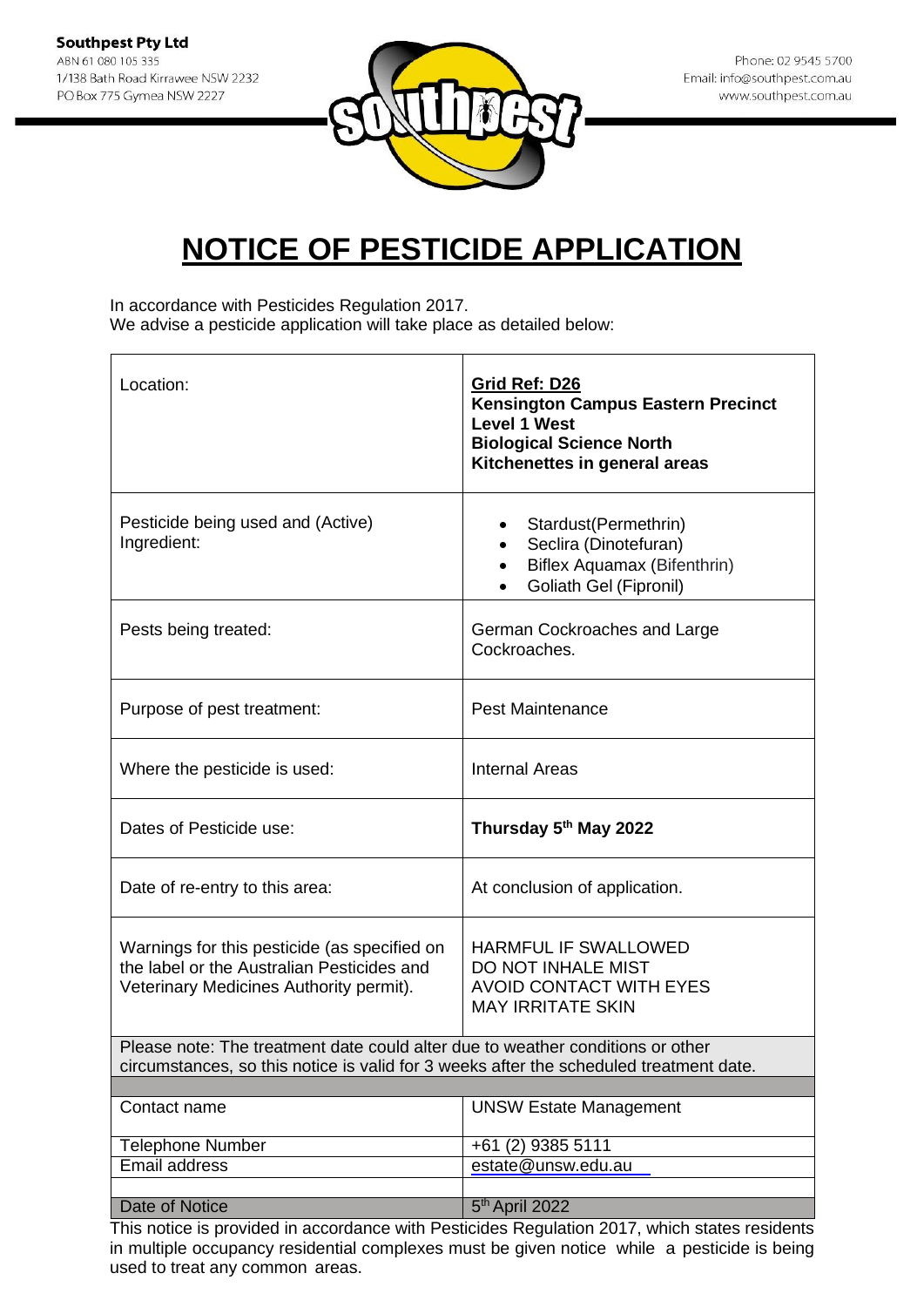**Southpest Pty Ltd** ABN 61 080 105 335 1/138 Bath Road Kirrawee NSW 2232 PO Box 775 Gymea NSW 2227



# **NOTICE OF PESTICIDE APPLICATION**

In accordance with Pesticides Regulation 2017.

We advise a pesticide application will take place as detailed below:

| Location:                                                                                                                                                                | Grid Ref: E15<br><b>Kensington Campus</b><br><b>Central Precinct</b><br><b>Quad Building</b><br>Rooms 1022, 2082a, 3080, 1003, 2017 |  |
|--------------------------------------------------------------------------------------------------------------------------------------------------------------------------|-------------------------------------------------------------------------------------------------------------------------------------|--|
| Pesticide being used and (Active)<br>Ingredient:                                                                                                                         | Stardust (Permethrin)<br>Seclira (Dinotefuran)<br>Biflex Aquamax (Bifenthrin)<br><b>Goliath Gel (Fipronil)</b>                      |  |
| Pests being treated:                                                                                                                                                     | German Cockroaches and Large Cockroaches                                                                                            |  |
| Purpose of pest treatment:                                                                                                                                               | <b>Pest Maintenance</b>                                                                                                             |  |
| Where the pesticide is used:                                                                                                                                             | <b>Internal Areas</b>                                                                                                               |  |
| Dates of Pesticide use:                                                                                                                                                  | Thursday 5th May 2022                                                                                                               |  |
| Date of re-entry to this area:                                                                                                                                           | At conclusion of application                                                                                                        |  |
| Warnings for this pesticide (as                                                                                                                                          | HARMFUL IF SWALLOWED                                                                                                                |  |
| specified on the label or the                                                                                                                                            | DO NOT INHALE MIST                                                                                                                  |  |
| <b>Australian Pesticides and Veterinary</b><br><b>Medicines Authority permit</b>                                                                                         | <b>AVOID CONTACT WITH EYES</b><br><b>MAY IRRITATE SKIN</b>                                                                          |  |
|                                                                                                                                                                          |                                                                                                                                     |  |
| Please note: The treatment date could alter due to weather conditions or other circumstances, so<br>this notice is valid for 3 weeks after the scheduled treatment date. |                                                                                                                                     |  |
|                                                                                                                                                                          |                                                                                                                                     |  |
| Contact name                                                                                                                                                             | <b>UNSW Estate Management</b>                                                                                                       |  |
| <b>Telephone Number</b>                                                                                                                                                  | +61 (2) 9385 5111                                                                                                                   |  |
| <b>Email address</b>                                                                                                                                                     | estate@unsw.edu.au                                                                                                                  |  |
| <b>Date of Notice</b>                                                                                                                                                    | 5 <sup>th</sup> April 2022                                                                                                          |  |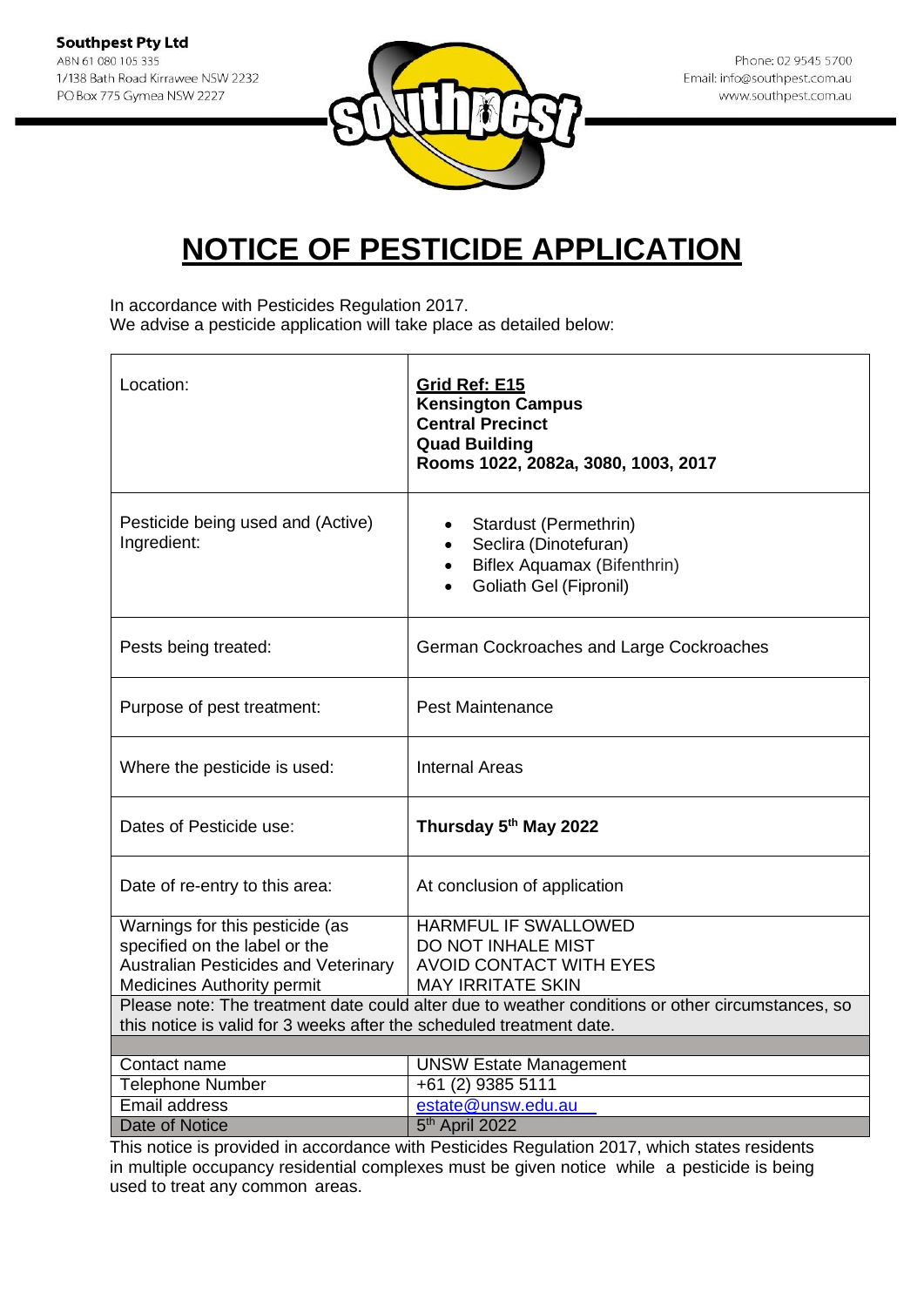

In accordance with Pesticides Regulation 2017. We advise a pesticide application will take place as detailed below:

| Location:                                                                                                                                                                | Grid Ref: E15<br>Quadrangle<br><b>Kensington Campus</b><br><b>Central Precinct</b><br><b>Health Service Area</b><br><b>Ground Floor Areas</b> |
|--------------------------------------------------------------------------------------------------------------------------------------------------------------------------|-----------------------------------------------------------------------------------------------------------------------------------------------|
| Pesticide being used and (Active)<br>Ingredient:                                                                                                                         | Stardust (Permethin)<br>Seclira (Dinotefuran)<br>Biflex Aquamax (Bifenthrin)<br><b>Goliath Gel (Fipronil)</b>                                 |
| Pests being treated:                                                                                                                                                     | German Cockroaches & Large Cockroaches                                                                                                        |
| Purpose of pest treatment:                                                                                                                                               | <b>Pest Maintenance</b>                                                                                                                       |
| Where the pesticide is used:                                                                                                                                             | Internal                                                                                                                                      |
| Dates of Pesticide use:                                                                                                                                                  | Thursday 5th May 2022                                                                                                                         |
| Date of re-entry to this area:                                                                                                                                           | At conclusion of application.                                                                                                                 |
| Warnings for this pesticide (as specified on<br>the label or the Australian Pesticides and<br>Veterinary Medicines Authority permit).                                    | HARMFUL IF SWALLOWED DO<br><b>NOT INHALE MIST</b><br>AVOID CONTACT WITH EYES MAY<br><b>IRRITATE SKIN</b>                                      |
| Please note: The treatment date could alter due to weather conditions or other circumstances, so<br>this notice is valid for 3 weeks after the scheduled treatment date. |                                                                                                                                               |
|                                                                                                                                                                          |                                                                                                                                               |
| Contact name                                                                                                                                                             | <b>UNSW Estate Management</b>                                                                                                                 |
| <b>Telephone Number</b>                                                                                                                                                  | +61 (2) 9385 5111                                                                                                                             |
| <b>Email address</b>                                                                                                                                                     | estate@unsw.edu.au                                                                                                                            |
| Date of Notice                                                                                                                                                           | 5 <sup>th</sup> April 2022                                                                                                                    |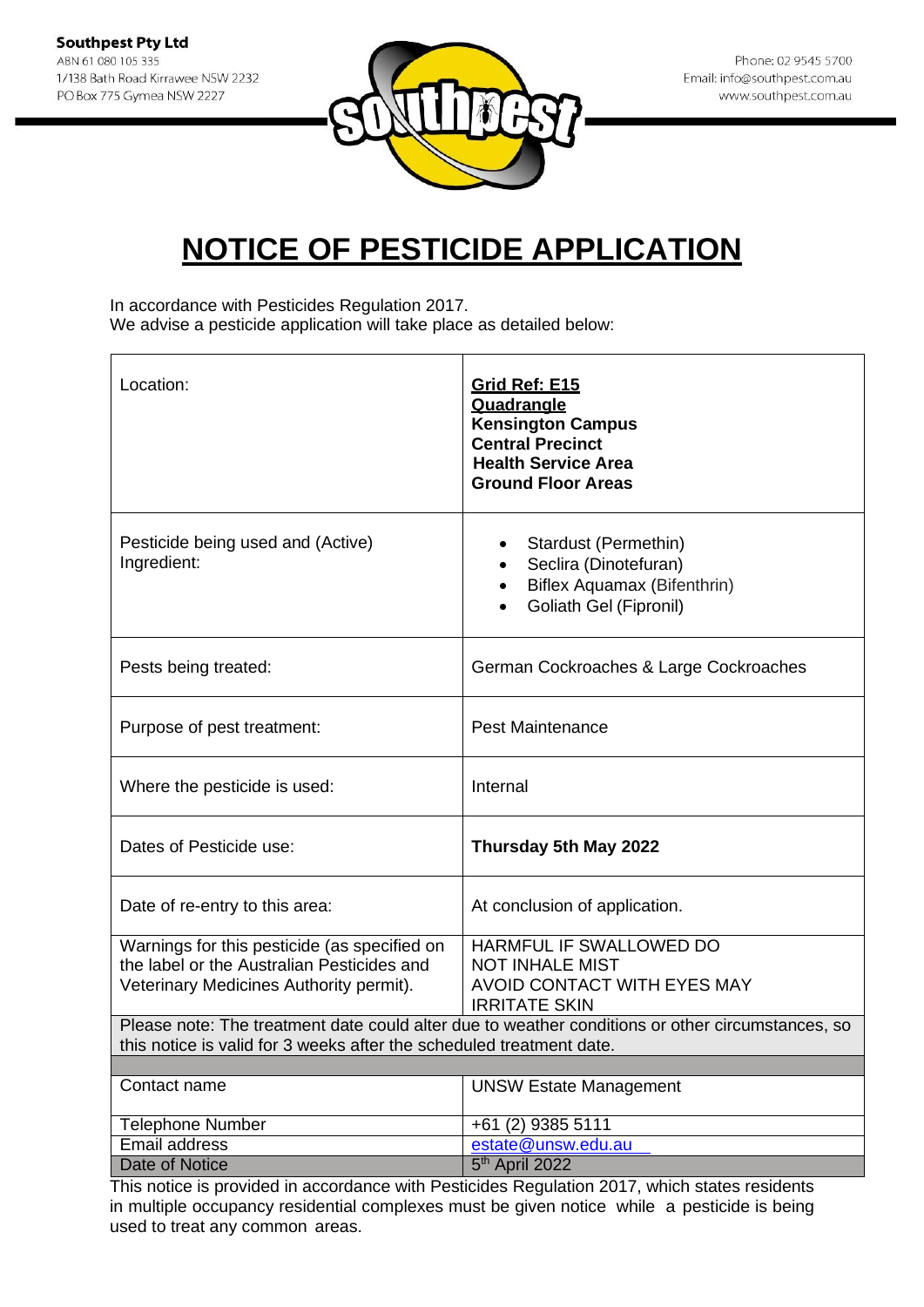

In accordance with Pesticides Regulation 2017.

We advise a pesticide application will take place as detailed below:

| Location:                                                                                                                                                                | Grid Ref: E24a<br><b>Kensington Campus Eastern Precinct</b><br>Room LG16<br><b>Matthews Arcade Area including all</b><br>service risers. |
|--------------------------------------------------------------------------------------------------------------------------------------------------------------------------|------------------------------------------------------------------------------------------------------------------------------------------|
| Pesticide being used and (Active)<br>Ingredient:                                                                                                                         | Stardust (Permethrin)<br>Seclira (Dinotefuran)<br>Biflex Aquamax (Bifenthrin)<br>Goliath Gel (Fipronil)                                  |
| Pests being treated:                                                                                                                                                     | German Cockroaches and Large<br>Cockroaches.                                                                                             |
| Purpose of pest treatment:                                                                                                                                               | <b>Pest Maintenance</b>                                                                                                                  |
| Where the pesticide is used:                                                                                                                                             | <b>Internal Areas</b>                                                                                                                    |
| Dates of Pesticide use:                                                                                                                                                  | Thursday 5 <sup>th</sup> May 2022                                                                                                        |
| Date of re-entry to this area:                                                                                                                                           | At conclusion of application.                                                                                                            |
| Warnings for this pesticide (as specified on<br>the label or the Australian Pesticides and<br>Veterinary Medicines Authority permit).                                    | HARMFUL IF SWALLOWED<br>DO NOT INHALE MIST<br><b>AVOID CONTACT WITH EYES</b><br><b>MAY IRRITATE SKIN</b>                                 |
| Please note: The treatment date could alter due to weather conditions or other<br>circumstances, so this notice is valid for 3 weeks after the scheduled treatment date. |                                                                                                                                          |
| Contact name                                                                                                                                                             | <b>UNSW Estate Management</b>                                                                                                            |
| <b>Telephone Number</b>                                                                                                                                                  | +61 (2) 9385 5111                                                                                                                        |
| <b>Email address</b>                                                                                                                                                     | estate@unsw.edu.au                                                                                                                       |
|                                                                                                                                                                          |                                                                                                                                          |
| Date of Notice                                                                                                                                                           | 1 <sup>st</sup> April 2022                                                                                                               |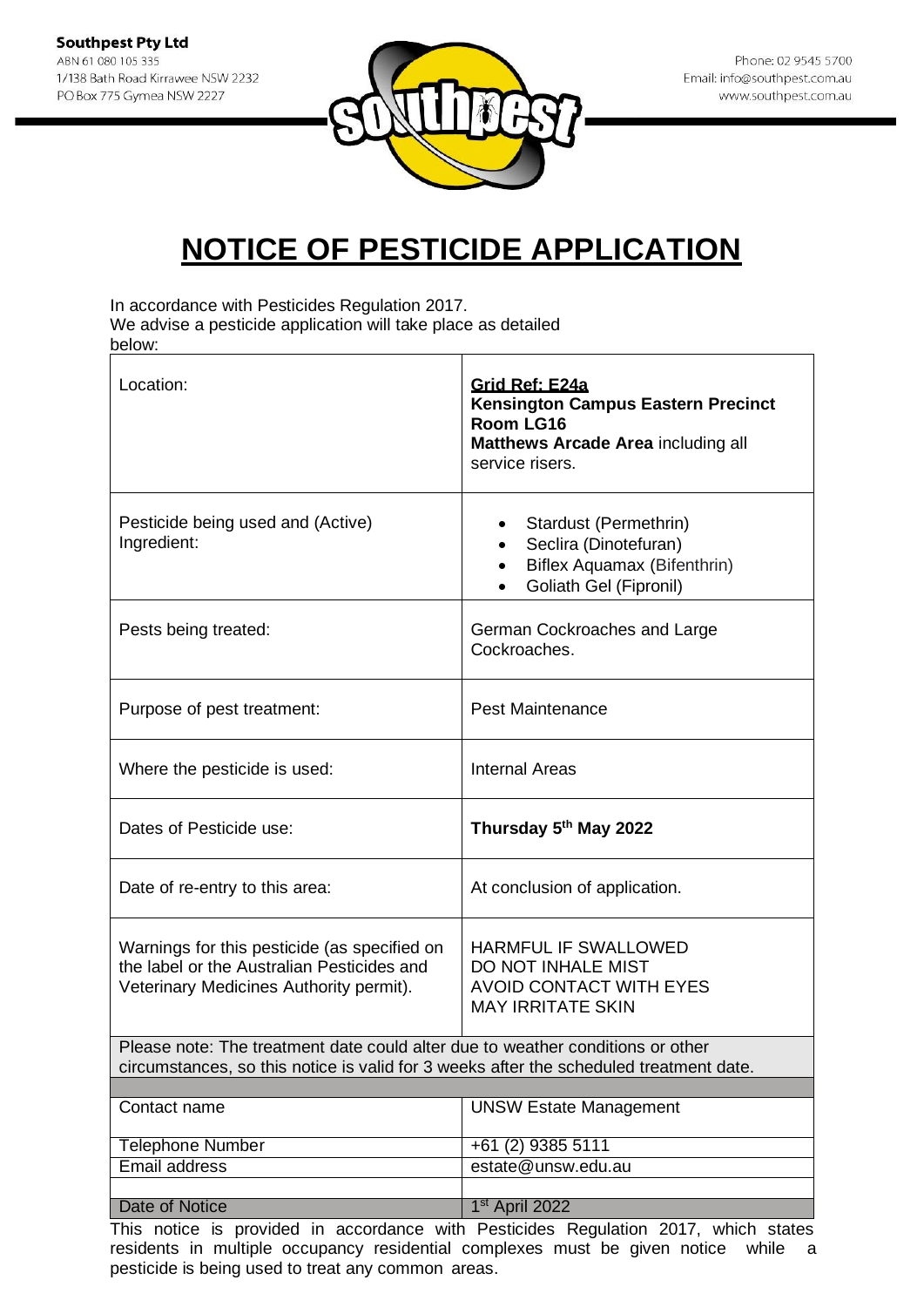

In accordance with Pesticides Regulation 2017. We advise a pesticide application will take place as detailed below:

| Location:                                                                                                                                                                | Grid Ref: E26<br><b>Kensington Campus Eastern Precinct</b><br><b>Bio Sciences South</b><br>Kitchenettes - Level 3, Level 5, Level 6. |
|--------------------------------------------------------------------------------------------------------------------------------------------------------------------------|--------------------------------------------------------------------------------------------------------------------------------------|
| Pesticide being used and (Active)<br>Ingredient:                                                                                                                         | Stardust (Permethrin)<br>Seclira (Dinotefuran)<br>Biflex Aquamax (Bifenthrin)<br>Goliath Gel (Fipronil)                              |
| Pests being treated:                                                                                                                                                     | German Cockroaches and Large<br>Cockroaches.                                                                                         |
| Purpose of pest treatment:                                                                                                                                               | <b>Pest Maintenance</b>                                                                                                              |
| Where the pesticide is used:                                                                                                                                             | <b>Internal Areas</b>                                                                                                                |
| Dates of Pesticide use:                                                                                                                                                  | Thursday 5th May 2022                                                                                                                |
| Date of re-entry to this area:                                                                                                                                           | At conclusion of application.                                                                                                        |
| Warnings for this pesticide (as specified on<br>the label or the Australian Pesticides and<br>Veterinary Medicines Authority permit).                                    | <b>HARMFUL IF SWALLOWED</b><br>DO NOT INHALE MIST<br><b>AVOID CONTACT WITH EYES</b><br><b>MAY IRRITATE SKIN</b>                      |
| Please note: The treatment date could alter due to weather conditions or other<br>circumstances, so this notice is valid for 3 weeks after the scheduled treatment date. |                                                                                                                                      |
|                                                                                                                                                                          |                                                                                                                                      |
| Contact name                                                                                                                                                             | <b>UNSW Estate Management</b>                                                                                                        |
| <b>Telephone Number</b>                                                                                                                                                  | +61 (2) 9385 5111                                                                                                                    |
| Email address                                                                                                                                                            | estate@unsw.edu.au                                                                                                                   |
| Date of Notice                                                                                                                                                           | 1 <sup>st</sup> April 2022                                                                                                           |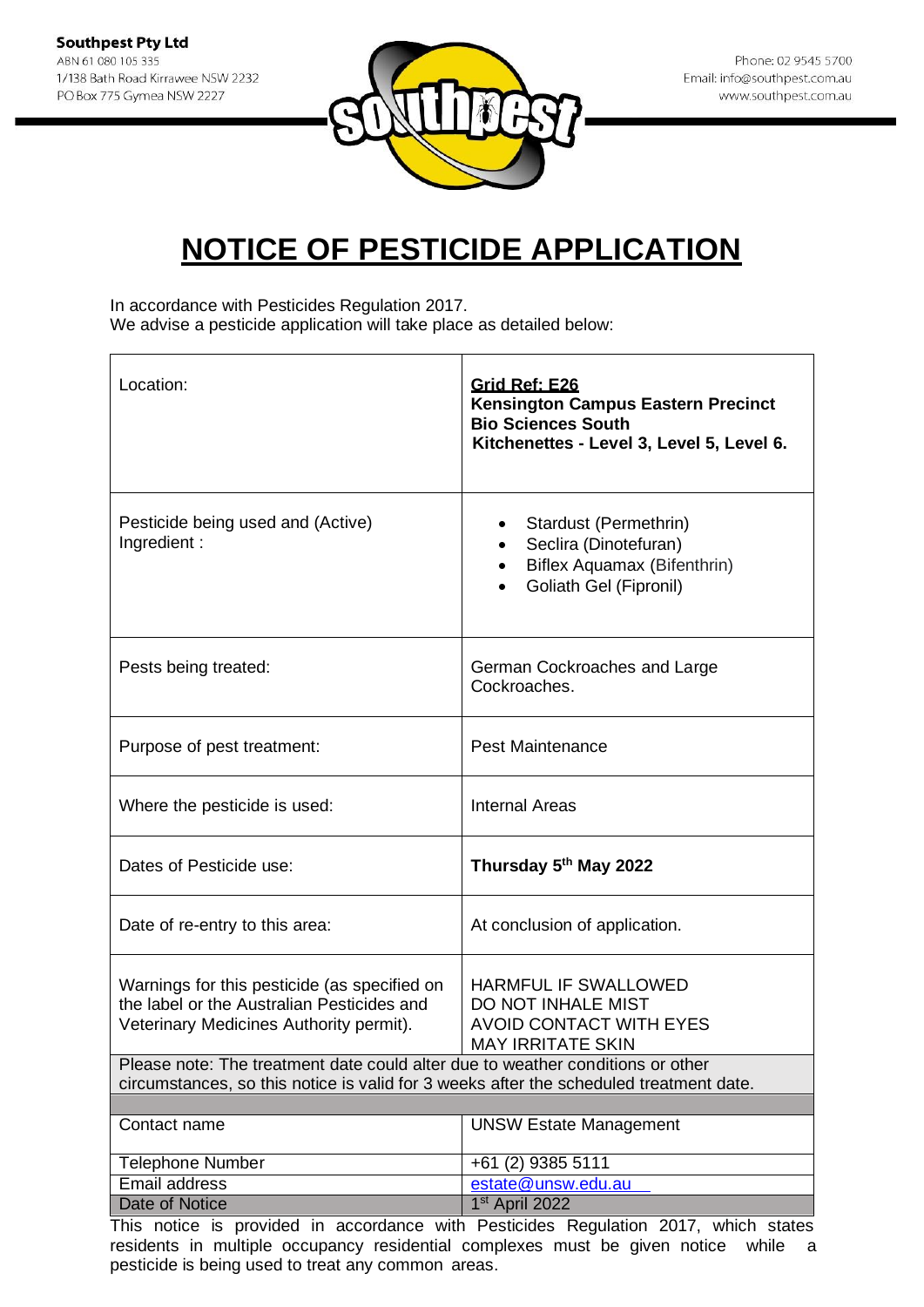

In accordance with Pesticides Regulation 2017.

We advise a pesticide application will take place as detailed below:

| Location:                                                                                                                                                                | Grid Ref: F8<br><b>Kensington Campus Western Precinct</b><br>Rooms Level 1 near 136, Level 2 208,<br>Level 2 250, Level 3 opp 322,<br>Level 3 near 353<br>Law Building - Kitchenettes in general<br>areas |  |
|--------------------------------------------------------------------------------------------------------------------------------------------------------------------------|-----------------------------------------------------------------------------------------------------------------------------------------------------------------------------------------------------------|--|
| Pesticide being used and (Active)<br>Ingredient:                                                                                                                         | Stardust (Permethrin)<br>$\bullet$<br>Seclira (Dinotefuran)<br>$\bullet$<br>Biflex Aquamax (Bifenthrin)<br>$\bullet$<br>Goliath Gel (Fipronil)                                                            |  |
| Pests being treated:                                                                                                                                                     | German Cockroaches and Large<br>Cockroaches.                                                                                                                                                              |  |
| Purpose of pest treatment:                                                                                                                                               | <b>Pest Maintenance</b>                                                                                                                                                                                   |  |
| Where the pesticide is used:                                                                                                                                             | <b>Internal Areas</b>                                                                                                                                                                                     |  |
| Dates of Pesticide use:                                                                                                                                                  | Thursday 5th May 2022                                                                                                                                                                                     |  |
| Date of re-entry to this area:                                                                                                                                           | At conclusion of application                                                                                                                                                                              |  |
| Warnings for this pesticide (as specified on<br>the label or the Australian Pesticides and<br>Veterinary Medicines Authority permit).                                    | <b>HARMFUL IF SWALLOWED</b><br>DO NOT INHALE MIST<br><b>AVOID CONTACT WITH EYES</b><br><b>MAY IRRITATE SKIN</b>                                                                                           |  |
| Please note: The treatment date could alter due to weather conditions or other<br>circumstances, so this notice is valid for 3 weeks after the scheduled treatment date. |                                                                                                                                                                                                           |  |
| Contact name                                                                                                                                                             | <b>UNSW Estate Management</b>                                                                                                                                                                             |  |
|                                                                                                                                                                          |                                                                                                                                                                                                           |  |
| <b>Telephone Number</b>                                                                                                                                                  | +61 (2) 9385 5111                                                                                                                                                                                         |  |
| Email address                                                                                                                                                            | estate@unsw.edu.au                                                                                                                                                                                        |  |
| Date of Notice                                                                                                                                                           | 1 <sup>st</sup> April 2022                                                                                                                                                                                |  |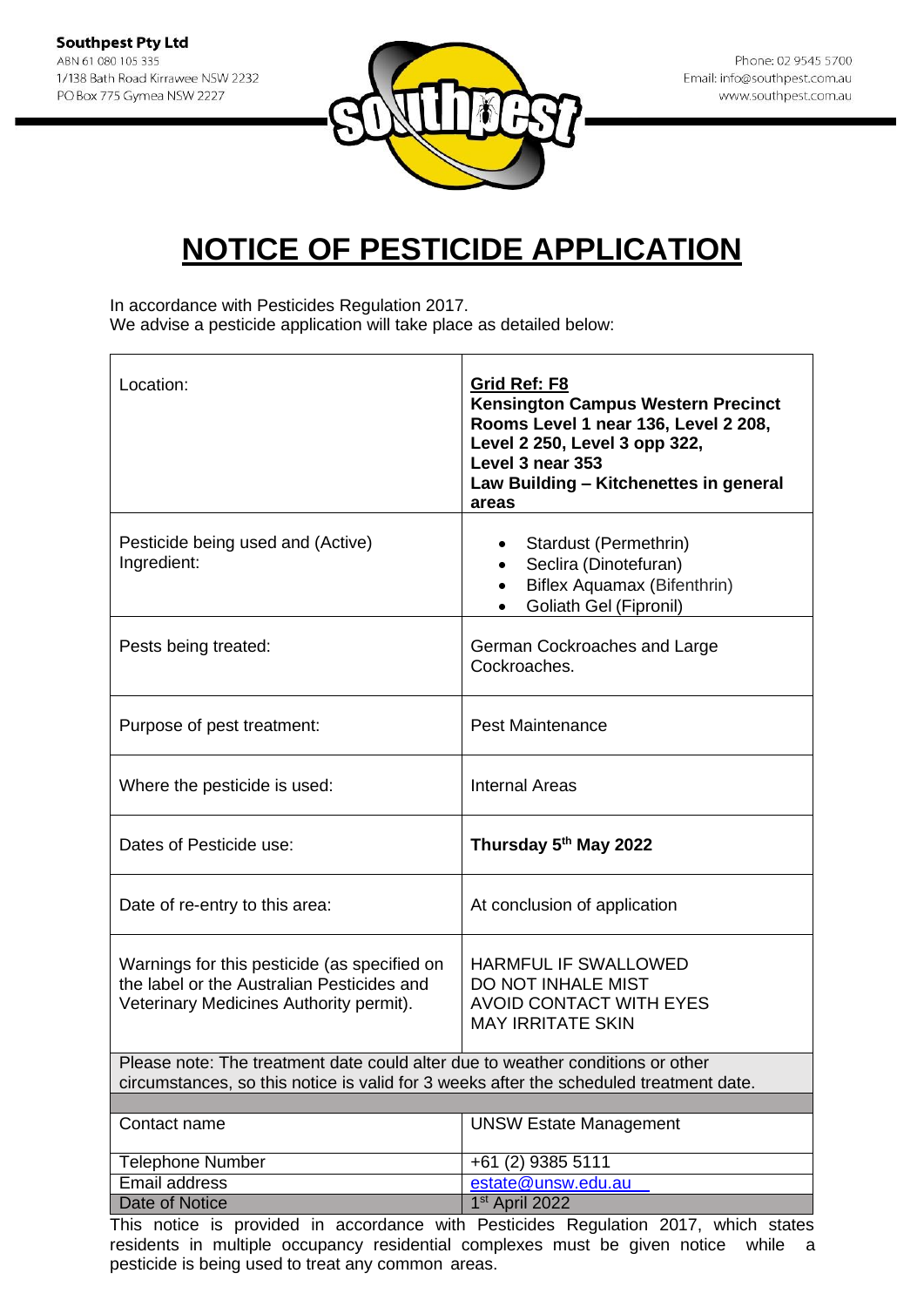

In accordance with Pesticides Regulation 2017.

We advise a pesticide application will take place as detailed below.

| Location:                                                                                                                                                                | Grid Ref: F10<br><b>Kensington Campus Western Precinct</b><br><b>Chemical Sciences</b><br>Ground floor - large<br>communal kitchen |  |
|--------------------------------------------------------------------------------------------------------------------------------------------------------------------------|------------------------------------------------------------------------------------------------------------------------------------|--|
| Pesticide being used and (Active)<br>Ingredient:                                                                                                                         | Stardust (Permethrin)<br>Seclira (Dinotefuran)<br>Biflex Aquamax (Bifenthrin)<br>Goliath Gel (Fipronil)                            |  |
| Pests being treated:                                                                                                                                                     | German Cockroaches and Large<br>Cockroaches.                                                                                       |  |
| Purpose of pest treatment:                                                                                                                                               | <b>Pest Maintenance</b>                                                                                                            |  |
| Where the pesticide is used:                                                                                                                                             | <b>Internal Areas</b>                                                                                                              |  |
| Dates of Pesticide use:                                                                                                                                                  | Thursday 5th May 2022                                                                                                              |  |
| Date of re-entry to this area:                                                                                                                                           | At conclusion of application.                                                                                                      |  |
| Warnings for this pesticide (as specified on<br>the label or the Australian Pesticides and<br>Veterinary Medicines Authority permit).                                    | HARMFUL IF SWALLOWED<br>DO NOT INHALE MIST<br><b>AVOID CONTACT WITH EYES</b><br><b>MAY IRRITATE SKIN</b>                           |  |
| Please note: The treatment date could alter due to weather conditions or other<br>circumstances, so this notice is valid for 3 weeks after the scheduled treatment date. |                                                                                                                                    |  |
| Contact name                                                                                                                                                             | <b>UNSW Estate Management</b>                                                                                                      |  |
| <b>Telephone Number</b>                                                                                                                                                  | +61 (2) 9385 5111                                                                                                                  |  |
| <b>Email address</b>                                                                                                                                                     | estate@unsw.edu.au                                                                                                                 |  |
| Date of Notice                                                                                                                                                           | 1st April 2022                                                                                                                     |  |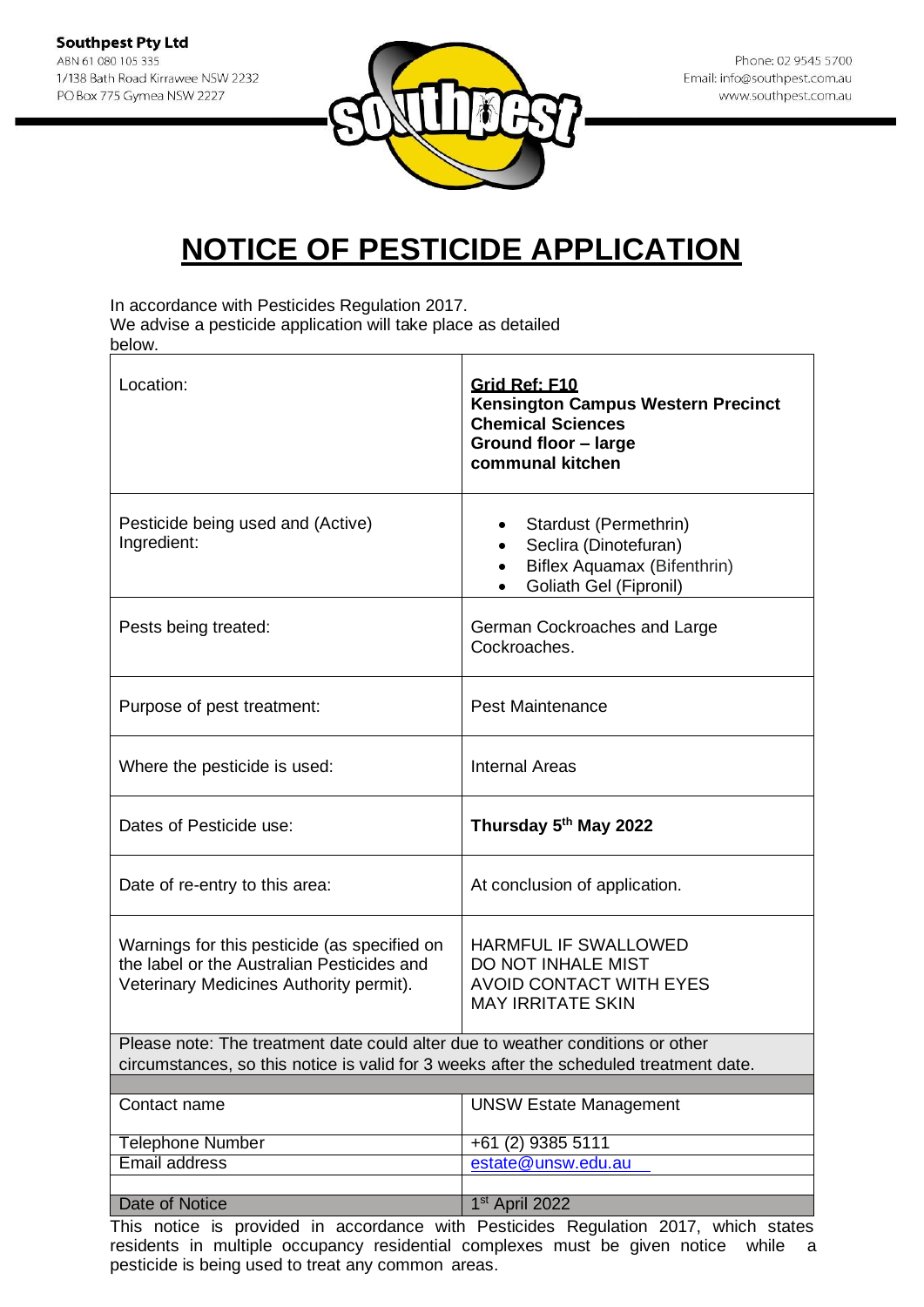

In accordance with Pesticides Regulation 2017. We advise a pesticide application will take place as detailed below:

| Location:                                                                                                                                                                | Grid Ref: F12<br><b>Dalton Building</b><br><b>Kensington Campus</b><br><b>Central Precinct</b><br>Kitchen & Office Area<br>Level 1<br>Room 132 & Adjacent Area |
|--------------------------------------------------------------------------------------------------------------------------------------------------------------------------|----------------------------------------------------------------------------------------------------------------------------------------------------------------|
| Pesticide being used and<br>(Active) Ingredient:                                                                                                                         | Stardust (Permethin)<br>Seclira (Dinotefuran)<br>Biflex Aquamax (Bifenthrin)<br>Goliath Gel (Fipronil)                                                         |
| Pests being treated:                                                                                                                                                     | German Cockroaches & Large Cockroaches                                                                                                                         |
| Purpose of pest treatment:                                                                                                                                               | <b>Pest Maintenance</b>                                                                                                                                        |
| Where the pesticide is used:                                                                                                                                             | Internal                                                                                                                                                       |
| Dates of Pesticide use:                                                                                                                                                  | Thursday 5 <sup>th</sup> May 2022                                                                                                                              |
| Date of re-entry to this area:                                                                                                                                           | At conclusion of application.                                                                                                                                  |
| Warnings for this pesticide (as specified<br>on the label or the Australian Pesticides<br>and Veterinary Medicines Authority<br>permit).                                 | HARMFUL IF SWALLOWED DO<br><b>NOT INHALE MIST</b><br>AVOID CONTACT WITH EYES MAY<br><b>IRRITATE SKIN</b>                                                       |
| Please note: The treatment date could alter due to weather conditions or other circumstances, so<br>this notice is valid for 3 weeks after the scheduled treatment date. |                                                                                                                                                                |
| Contact name                                                                                                                                                             | <b>UNSW Estate Management</b>                                                                                                                                  |
| <b>Telephone Number</b>                                                                                                                                                  | +61 (2) 9385 5111                                                                                                                                              |
| <b>Email address</b>                                                                                                                                                     | estate@unsw.edu.au                                                                                                                                             |
| <b>Date of Notice</b>                                                                                                                                                    | 5 <sup>th</sup> April 2022                                                                                                                                     |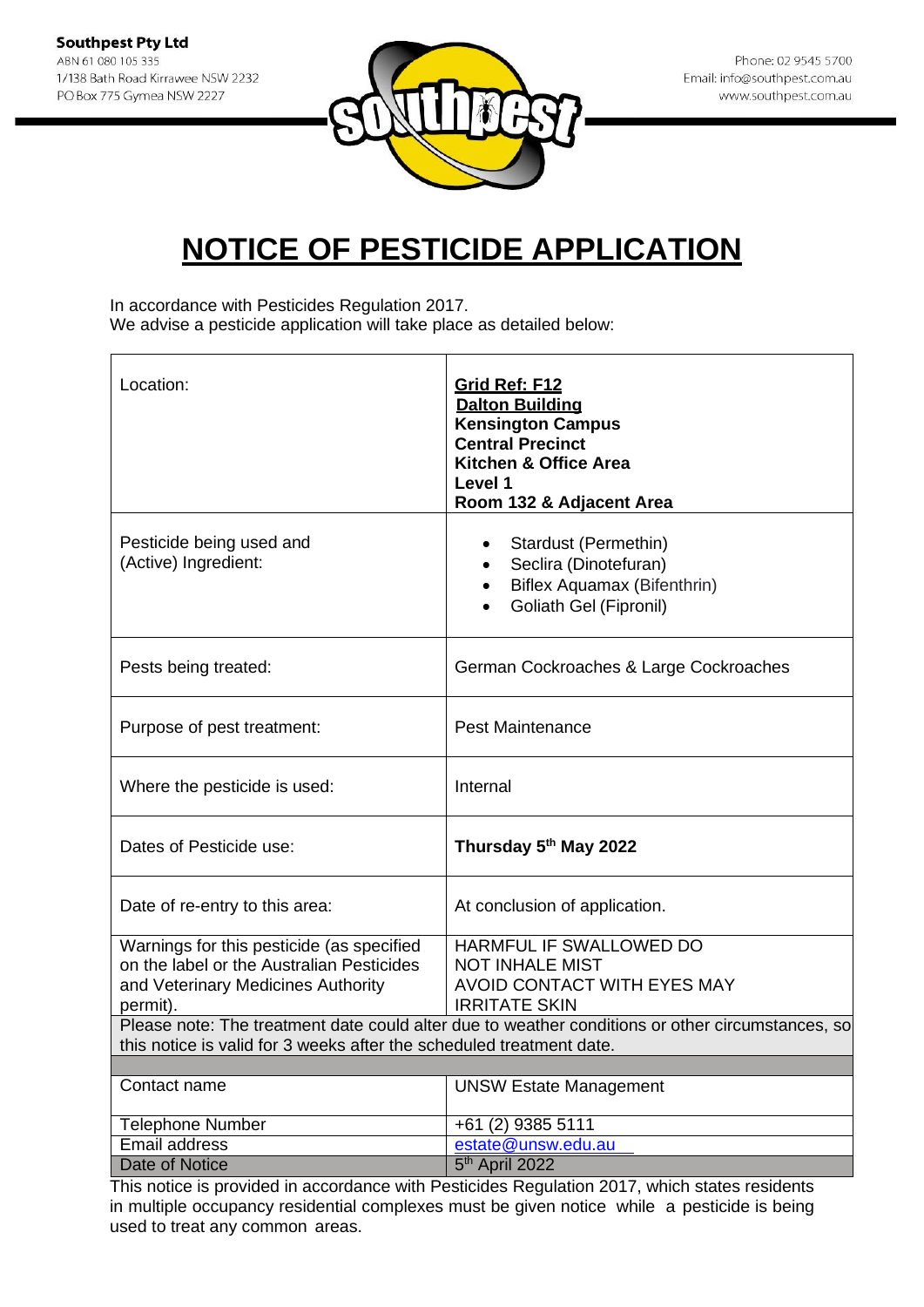

In accordance with Pesticides Regulation 2017. We advise a pesticide application will take place as detailed below:

| Location:                                                                                                                                                                | Grid Ref: F21<br><b>Kensington Campus Eastern Precinct</b><br>Library<br>Kitchenette & other areas adjacent<br>library loading dock including<br>archives.<br>Rooms 112, 127, 130 & 160. |
|--------------------------------------------------------------------------------------------------------------------------------------------------------------------------|------------------------------------------------------------------------------------------------------------------------------------------------------------------------------------------|
| Pesticide being used and (Active)<br>Ingredient:                                                                                                                         | Seclira (Dinotefuran)<br>Biflex Aquamax (Bifenthrin)<br>Goliath Gel (Fipronil)<br>Rodenthor (Brodifacoum)<br>Ditrac (Brodifacoum)                                                        |
| Pests being treated:                                                                                                                                                     | <b>German Cockroaches &amp; Rodents</b>                                                                                                                                                  |
| Purpose of pest treatment:                                                                                                                                               | <b>Pest Maintenance</b>                                                                                                                                                                  |
| Where the pesticide is used:                                                                                                                                             | <b>Internal Areas</b>                                                                                                                                                                    |
| Dates of Pesticide use:                                                                                                                                                  | Thursday 5th May 2022                                                                                                                                                                    |
| Date of re-entry to this area:                                                                                                                                           | At conclusion of application.                                                                                                                                                            |
| Warnings for this pesticide (as specified on<br>the label or the Australian Pesticides and<br>Veterinary Medicines Authority permit).                                    | HARMFUL IF SWALLOWED<br>DO NOT INHALE MIST<br><b>AVOID CONTACT WITH EYES</b><br><b>MAY IRRITATE SKIN</b>                                                                                 |
| Please note: The treatment date could alter due to weather conditions or other<br>circumstances, so this notice is valid for 3 weeks after the scheduled treatment date. |                                                                                                                                                                                          |
|                                                                                                                                                                          |                                                                                                                                                                                          |
| Contact name                                                                                                                                                             | <b>UNSW Estate Management</b>                                                                                                                                                            |
| <b>Telephone Number</b>                                                                                                                                                  | +61 (2) 9385 5111                                                                                                                                                                        |
| Email address                                                                                                                                                            | estate@unsw.edu.au                                                                                                                                                                       |
| Date of Notice                                                                                                                                                           | 5 <sup>th</sup> April 2022                                                                                                                                                               |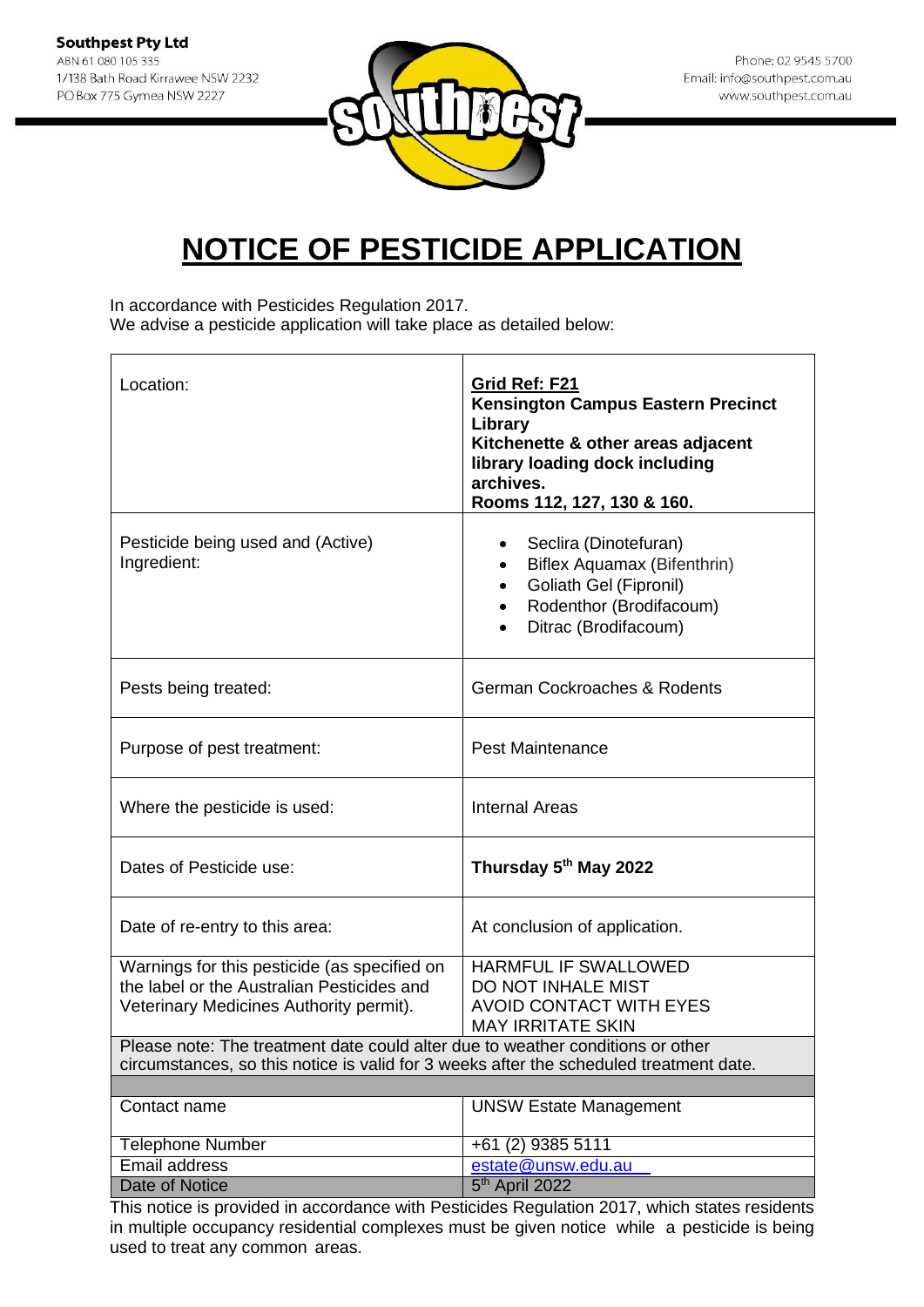

In accordance with Pesticides Regulation 2017. We advise a pesticide application will take place as detailed below:

| Location:                                                                                                                                                                                                               | Grid Ref: F23<br><b>Kensington Campus Eastern Precinct</b><br>Level 4x2, Level 14, Level 15, Level<br>16<br><b>Matthews Building</b><br>Kitchenettes in general |
|-------------------------------------------------------------------------------------------------------------------------------------------------------------------------------------------------------------------------|-----------------------------------------------------------------------------------------------------------------------------------------------------------------|
| Pesticide being used and (Active)<br>Ingredient:                                                                                                                                                                        | Stardust (Permethrin)<br>Seclira (Dinotefuran)<br><b>Biflex Aquamax (Bifenthrin)</b><br>Goliath Gel (Fipronil)                                                  |
| Pests being treated:                                                                                                                                                                                                    | German Cockroaches and Large<br>Cockroaches.                                                                                                                    |
| Purpose of pest treatment:                                                                                                                                                                                              | <b>Pest Maintenance</b>                                                                                                                                         |
| Where the pesticide is used:                                                                                                                                                                                            | <b>Internal Areas</b>                                                                                                                                           |
| Dates of Pesticide use:                                                                                                                                                                                                 | Thursday 5 <sup>th</sup> May 2022                                                                                                                               |
| Date of re-entry to this area:                                                                                                                                                                                          | At conclusion of application.                                                                                                                                   |
| Warnings for this pesticide (as specified on<br>the label or the Australian Pesticides and<br>Veterinary Medicines Authority permit).<br>Please note: The treatment date could alter due to weather conditions or other | <b>HARMFUL IF SWALLOWED</b><br><b>DO NOT INHALE MIST</b><br><b>AVOID CONTACT WITH EYES</b><br><b>MAY IRRITATE SKIN</b>                                          |
| circumstances, so this notice is valid for 3 weeks after the scheduled treatment date.                                                                                                                                  |                                                                                                                                                                 |
| Contact name                                                                                                                                                                                                            | <b>UNSW Estate Management</b>                                                                                                                                   |
| <b>Telephone Number</b>                                                                                                                                                                                                 | +61 (2) 9385 5111                                                                                                                                               |
| Email address                                                                                                                                                                                                           | estate@unsw.edu.au                                                                                                                                              |
| <b>Date of Notice</b>                                                                                                                                                                                                   | 5 <sup>th</sup> April 2022                                                                                                                                      |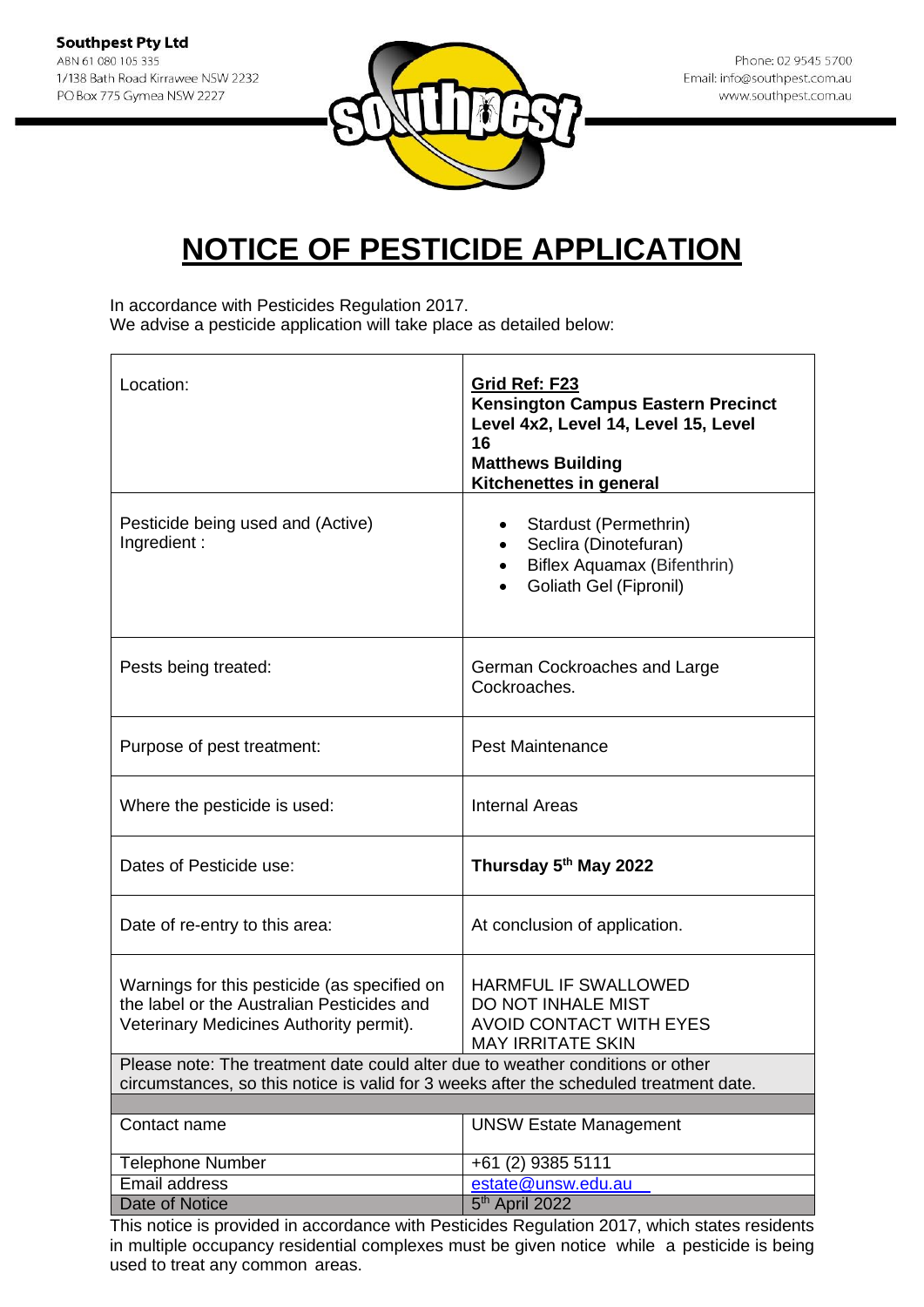

In accordance with Pesticides Regulation 2017. We advise a pesticide application will take place as detailed below:

| Pesticide being used and<br>Seclira (Dinotefuran)<br>(Active) Ingredient:<br>Biflex Aquamax (Bifenthrin)<br>Goliath Gel (Fipronil)<br><b>German Cockroaches</b><br>Pests being treated:<br><b>Pest Maintenance</b><br>Purpose of pest treatment:<br>Internal<br>Where the pesticide is used:<br>Thursday 5th May 2022<br>Dates of Pesticide use:<br>Date of re-entry to this area:<br>At conclusion of application.<br>HARMFUL IF SWALLOWED DO NOT<br>Warnings for this pesticide (as specified<br>on the label or the Australian Pesticides<br><b>INHALE MIST</b><br>and Veterinary Medicines Authority<br>AVOID CONTACT WITH EYES MAY<br><b>IRRITATE SKIN</b><br>permit).<br>Please note: The treatment date could alter due to weather conditions or other circumstances, so<br>this notice is valid for 3 weeks after the scheduled treatment date.<br><b>UNSW Estate Management</b><br>Contact name<br><b>Telephone Number</b><br>+61 (2) 9385 5111<br>Email address<br>estate@unsw.edu.au | Location:      | Grid Ref: F25<br><b>Samuels Building</b><br><b>Kensington Campus</b><br><b>Eastern Precinct</b><br>Kitchen Sink Area within Lab<br><b>Lower Ground</b><br>Room LG10 |
|-------------------------------------------------------------------------------------------------------------------------------------------------------------------------------------------------------------------------------------------------------------------------------------------------------------------------------------------------------------------------------------------------------------------------------------------------------------------------------------------------------------------------------------------------------------------------------------------------------------------------------------------------------------------------------------------------------------------------------------------------------------------------------------------------------------------------------------------------------------------------------------------------------------------------------------------------------------------------------------------------|----------------|---------------------------------------------------------------------------------------------------------------------------------------------------------------------|
|                                                                                                                                                                                                                                                                                                                                                                                                                                                                                                                                                                                                                                                                                                                                                                                                                                                                                                                                                                                                 |                |                                                                                                                                                                     |
|                                                                                                                                                                                                                                                                                                                                                                                                                                                                                                                                                                                                                                                                                                                                                                                                                                                                                                                                                                                                 |                |                                                                                                                                                                     |
|                                                                                                                                                                                                                                                                                                                                                                                                                                                                                                                                                                                                                                                                                                                                                                                                                                                                                                                                                                                                 |                |                                                                                                                                                                     |
|                                                                                                                                                                                                                                                                                                                                                                                                                                                                                                                                                                                                                                                                                                                                                                                                                                                                                                                                                                                                 |                |                                                                                                                                                                     |
|                                                                                                                                                                                                                                                                                                                                                                                                                                                                                                                                                                                                                                                                                                                                                                                                                                                                                                                                                                                                 |                |                                                                                                                                                                     |
|                                                                                                                                                                                                                                                                                                                                                                                                                                                                                                                                                                                                                                                                                                                                                                                                                                                                                                                                                                                                 |                |                                                                                                                                                                     |
|                                                                                                                                                                                                                                                                                                                                                                                                                                                                                                                                                                                                                                                                                                                                                                                                                                                                                                                                                                                                 |                |                                                                                                                                                                     |
|                                                                                                                                                                                                                                                                                                                                                                                                                                                                                                                                                                                                                                                                                                                                                                                                                                                                                                                                                                                                 |                |                                                                                                                                                                     |
|                                                                                                                                                                                                                                                                                                                                                                                                                                                                                                                                                                                                                                                                                                                                                                                                                                                                                                                                                                                                 |                |                                                                                                                                                                     |
|                                                                                                                                                                                                                                                                                                                                                                                                                                                                                                                                                                                                                                                                                                                                                                                                                                                                                                                                                                                                 |                |                                                                                                                                                                     |
|                                                                                                                                                                                                                                                                                                                                                                                                                                                                                                                                                                                                                                                                                                                                                                                                                                                                                                                                                                                                 |                |                                                                                                                                                                     |
|                                                                                                                                                                                                                                                                                                                                                                                                                                                                                                                                                                                                                                                                                                                                                                                                                                                                                                                                                                                                 |                |                                                                                                                                                                     |
| This notice is provided in ecoerdance with Destinides Pequlation 2017, which states residents                                                                                                                                                                                                                                                                                                                                                                                                                                                                                                                                                                                                                                                                                                                                                                                                                                                                                                   | Date of Notice | 5 <sup>th</sup> April 2022                                                                                                                                          |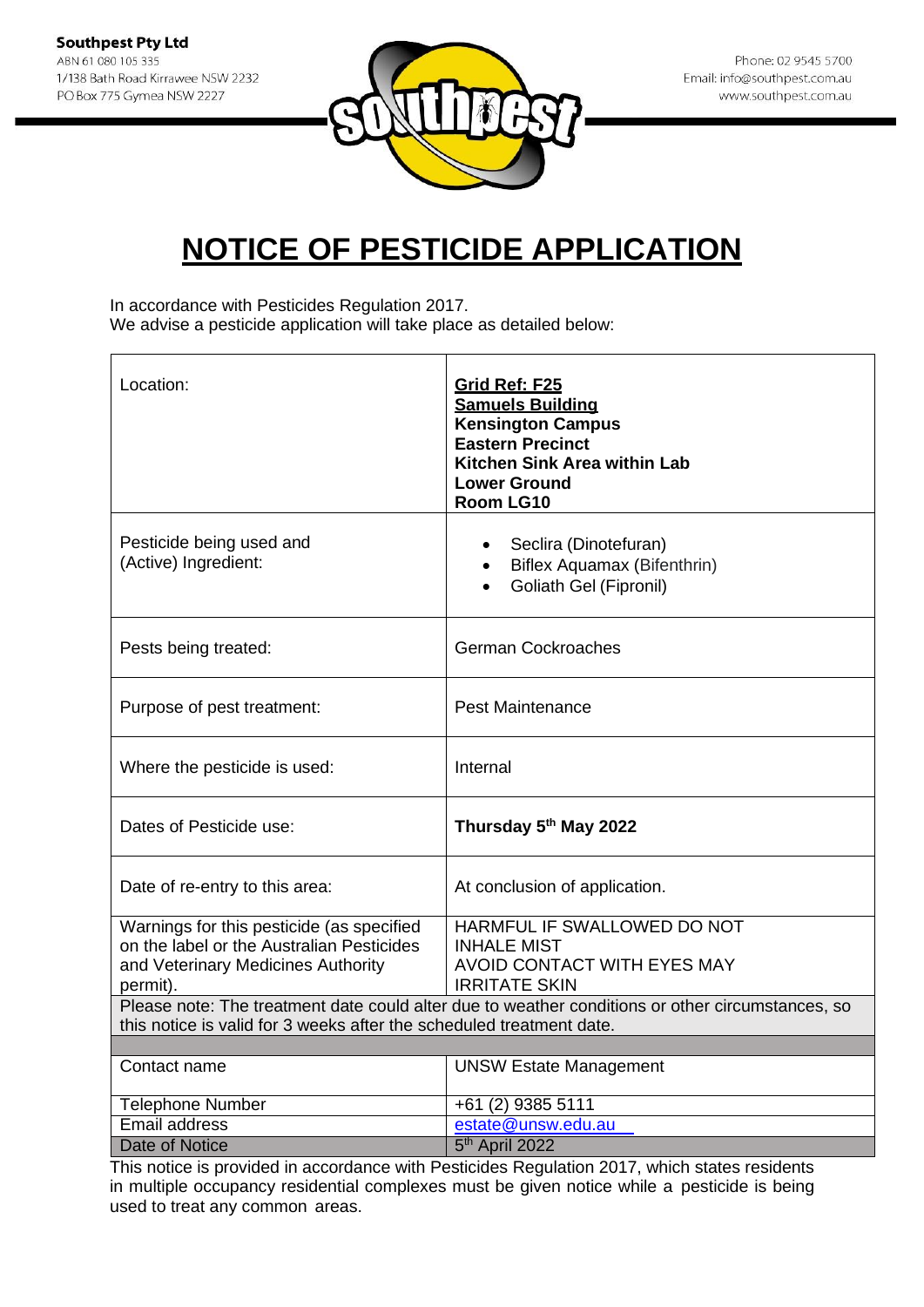

In accordance with Pesticides Regulation 2017. We advise a pesticide application will take place as detailed below:

| Location:                                                                                                                                                                | Grid Ref: F25<br><b>Samuels Building</b><br><b>Kensington Campus</b><br><b>Eastern Precinct</b><br><b>Reception &amp; Kitchen</b><br>Level 5<br>Rooms 521, 522 & 526 |
|--------------------------------------------------------------------------------------------------------------------------------------------------------------------------|----------------------------------------------------------------------------------------------------------------------------------------------------------------------|
| Pesticide being used and (Active)<br>Ingredient:                                                                                                                         | Stardust (Permethin)<br>Seclira (Dinotefuran)<br>$\bullet$<br>Biflex Aquamax (Bifenthrin)<br><b>Goliath Gel (Fipronil)</b>                                           |
| Pests being treated:                                                                                                                                                     | German Cockroaches and Large Cockroaches                                                                                                                             |
| Purpose of pest treatment:                                                                                                                                               | <b>Pest Maintenance</b>                                                                                                                                              |
| Where the pesticide is used:                                                                                                                                             | Internal                                                                                                                                                             |
| Dates of Pesticide use:                                                                                                                                                  | Thursday 5th May 2022                                                                                                                                                |
| Date of re-entry to this area:                                                                                                                                           | At conclusion of application.                                                                                                                                        |
| Warnings for this pesticide (as specified on<br>the label or the Australian Pesticides and<br>Veterinary Medicines Authority permit).                                    | HARMFUL IF SWALLOWED DO<br><b>NOT INHALE MIST</b><br>AVOID CONTACT WITH EYES MAY<br><b>IRRITATE SKIN</b>                                                             |
| Please note: The treatment date could alter due to weather conditions or other circumstances, so<br>this notice is valid for 3 weeks after the scheduled treatment date. |                                                                                                                                                                      |
|                                                                                                                                                                          |                                                                                                                                                                      |
| Contact name                                                                                                                                                             | <b>UNSW Estate Management</b>                                                                                                                                        |
| <b>Telephone Number</b>                                                                                                                                                  | +61 (2) 9385 5111                                                                                                                                                    |
| <b>Email address</b>                                                                                                                                                     | estate@unsw.edu.au                                                                                                                                                   |
| <b>Date of Notice</b>                                                                                                                                                    | 5 <sup>th</sup> April 2022                                                                                                                                           |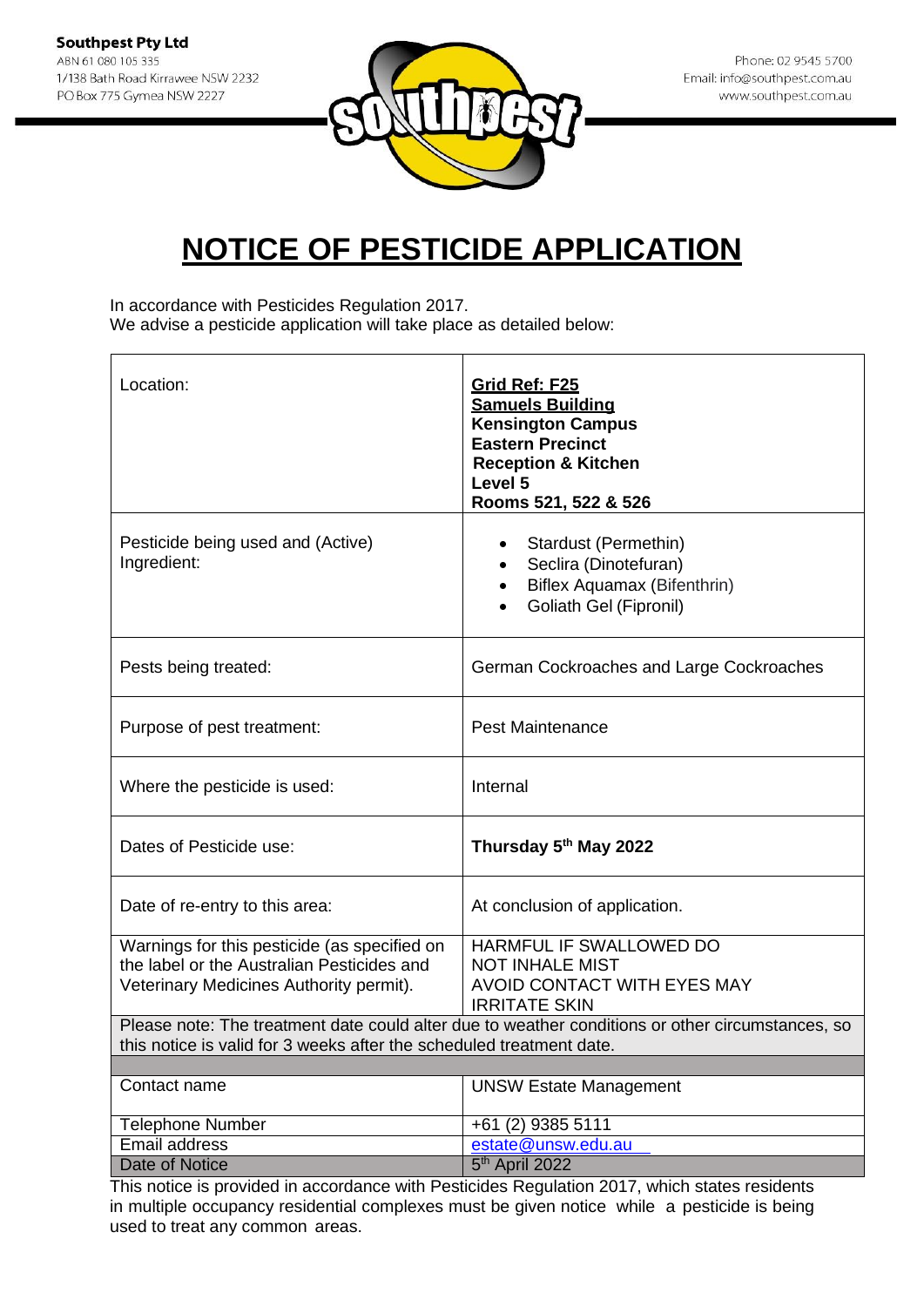

In accordance with Pesticides Regulation 2017. We advise a pesticide application will take place as detailed below:

| Location:                                                                                                                                                                | Grid Ref: G27<br><b>AGSM Building</b><br><b>Kensington Campus</b><br><b>Eastern Precinct</b><br><b>Kitchen Area</b><br>Level <sub>2</sub><br><b>Room 210</b> |
|--------------------------------------------------------------------------------------------------------------------------------------------------------------------------|--------------------------------------------------------------------------------------------------------------------------------------------------------------|
| Pesticide being used and (Active)<br>Ingredient:                                                                                                                         | Stardust (Permethin)<br>Seclira (Dinotefuran)<br>Biflex Aquamax (Bifenthrin)<br>Goliath Gel (Fipronil)                                                       |
| Pests being treated:                                                                                                                                                     | German Cockroaches and Large<br>Cockroaches                                                                                                                  |
| Purpose of pest treatment:                                                                                                                                               | <b>Pest Maintenance</b>                                                                                                                                      |
| Where the pesticide is used:                                                                                                                                             | Internal                                                                                                                                                     |
| Dates of Pesticide use:                                                                                                                                                  | Thursday 5th May 2022                                                                                                                                        |
| Date of re-entry to this area:                                                                                                                                           | At conclusion of application.                                                                                                                                |
| Warnings for this pesticide (as specified on<br>the label or the Australian Pesticides and<br>Veterinary Medicines Authority permit).                                    | HARMFUL IF SWALLOWED<br>DO NOT INHALE MIST<br><b>AVOID CONTACT WITH EYES</b><br><b>MAY IRRITATE SKIN</b>                                                     |
| Please note: The treatment date could alter due to weather conditions or other<br>circumstances, so this notice is valid for 3 weeks after the scheduled treatment date. |                                                                                                                                                              |
|                                                                                                                                                                          |                                                                                                                                                              |
| Contact name                                                                                                                                                             | <b>UNSW Estate Management</b>                                                                                                                                |
| <b>Telephone Number</b>                                                                                                                                                  | +61 (2) 9385 5111                                                                                                                                            |
| Email address                                                                                                                                                            | estate@unsw.edu.au                                                                                                                                           |
| Date of Notice                                                                                                                                                           | 5 <sup>th</sup> April 2022                                                                                                                                   |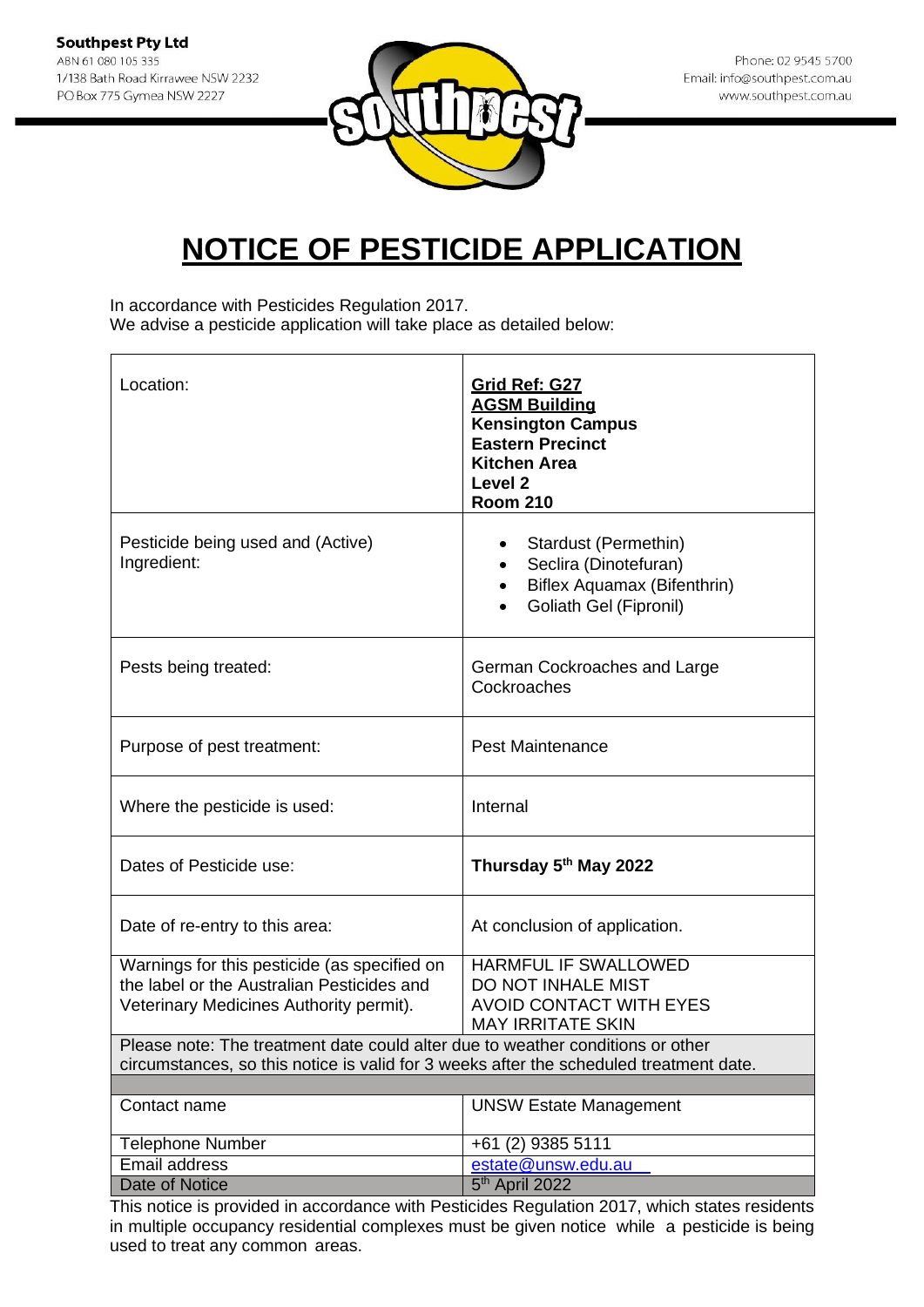

In accordance with Pesticides Regulation 2017. We advise a pesticide application will take place as detailed below:

| Location:                                                                                                                                                                | Grid Ref: G27<br><b>Kensington Campus Eastern Precinct</b><br><b>LG02B &amp; LG02C</b><br><b>Storerooms</b>                                          |
|--------------------------------------------------------------------------------------------------------------------------------------------------------------------------|------------------------------------------------------------------------------------------------------------------------------------------------------|
| Pesticide being used and (Active)<br>Ingredient:                                                                                                                         | Stardust (Permethin)<br>$\bullet$<br>Seclira (Dinotefuran)<br>$\bullet$<br>Biflex Aquamax (Bifenthrin)<br>$\bullet$<br><b>Goliath Gel (Fipronil)</b> |
| Pests being treated:                                                                                                                                                     | German Cockroaches and Large<br>Cockroaches.                                                                                                         |
| Purpose of pest treatment:                                                                                                                                               | <b>Pest Maintenance</b>                                                                                                                              |
| Where the pesticide is used:                                                                                                                                             | <b>Internal Areas</b>                                                                                                                                |
| Dates of Pesticide use:                                                                                                                                                  | Thursday 5th May 2022                                                                                                                                |
| Date of re-entry to this area:                                                                                                                                           | At conclusion of application.                                                                                                                        |
| Warnings for this pesticide (as specified on<br>the label or the Australian Pesticides and<br>Veterinary Medicines Authority permit).                                    | HARMFUL IF SWALLOWED<br>DO NOT INHALE MIST<br><b>AVOID CONTACT WITH EYES</b><br><b>MAY IRRITATE SKIN</b>                                             |
| Please note: The treatment date could alter due to weather conditions or other<br>circumstances, so this notice is valid for 3 weeks after the scheduled treatment date. |                                                                                                                                                      |
| Contact name                                                                                                                                                             | <b>UNSW Estate Management</b>                                                                                                                        |
|                                                                                                                                                                          |                                                                                                                                                      |
| <b>Telephone Number</b>                                                                                                                                                  | +61 (2) 9385 5111                                                                                                                                    |
| Email address                                                                                                                                                            | estate@unsw.edu.au                                                                                                                                   |
| <b>Date of Notice</b>                                                                                                                                                    | 1 <sup>st</sup> April 2022                                                                                                                           |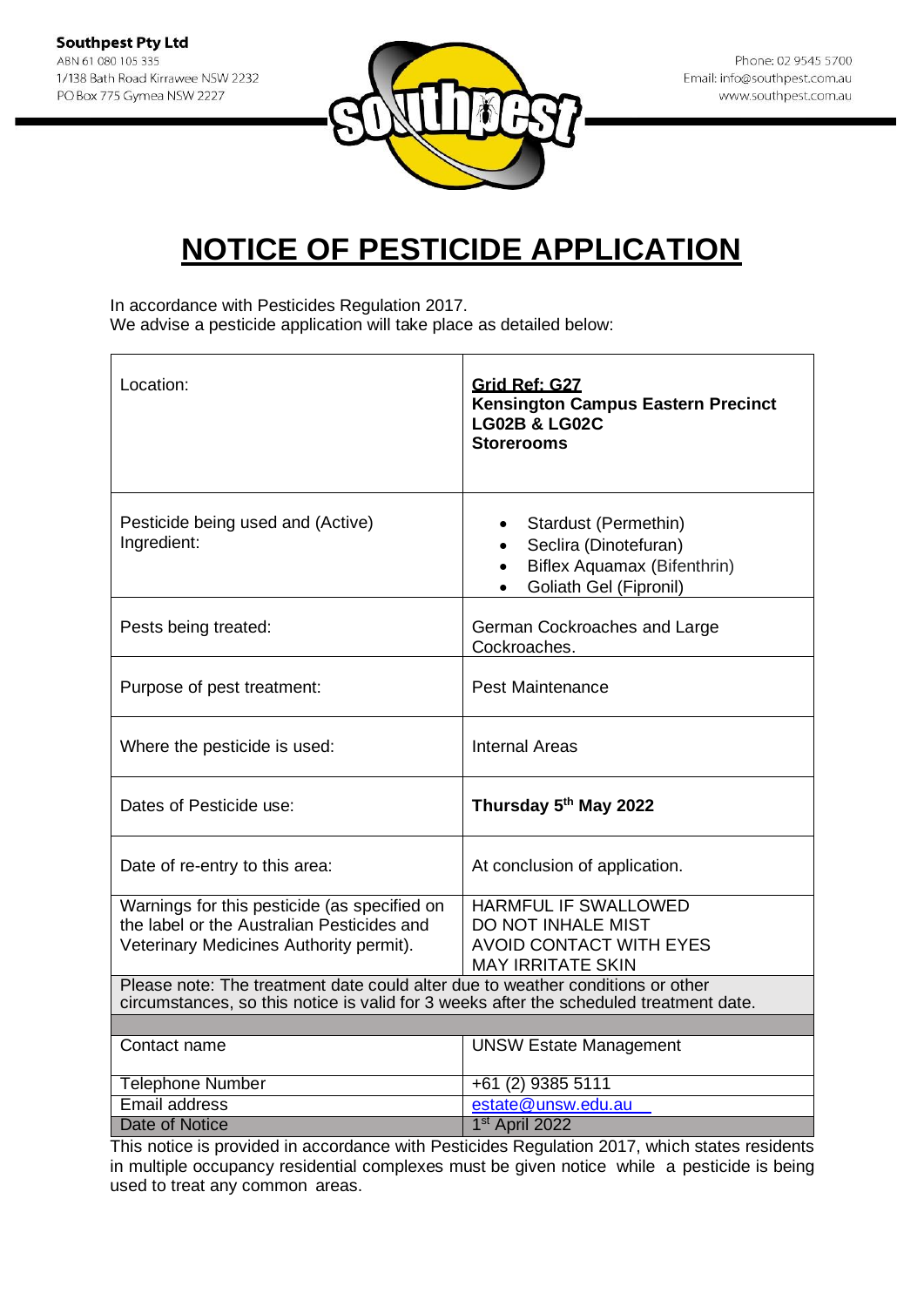

In accordance with Pesticides Regulation 2017.

We advise a pesticide application will take place as detailed below.

| Location:                                                                                                                                                                | Grid Ref: H6<br><b>Kensington Campus Western Precinct</b><br>Lvl 1, Lvl 2, Lvl 3, Lvl 4<br>Kitchens within the end of<br>office space. |
|--------------------------------------------------------------------------------------------------------------------------------------------------------------------------|----------------------------------------------------------------------------------------------------------------------------------------|
| Pesticide being used and (Active)<br>Ingredient:                                                                                                                         | Stardust (Permethrin)<br>Seclira (Dinotefuran)<br>Biflex Aquamax (Bifenthrin)<br>$\bullet$<br>Goliath Gel (Fipronil)                   |
| Pests being treated:                                                                                                                                                     | German Cockroaches and Large<br>Cockroaches.                                                                                           |
| Purpose of pest treatment:                                                                                                                                               | <b>Pest Maintenance</b>                                                                                                                |
| Where the pesticide is used:                                                                                                                                             | <b>Internal Areas</b>                                                                                                                  |
| Dates of Pesticide use:                                                                                                                                                  | Thursday 5th May 2022                                                                                                                  |
| Date of re-entry to this area:                                                                                                                                           | At conclusion of application.                                                                                                          |
| Warnings for this pesticide (as specified on<br>the label or the Australian Pesticides and<br>Veterinary Medicines Authority permit).                                    | HARMFUL IF SWALLOWED<br>DO NOT INHALE MIST<br><b>AVOID CONTACT WITH EYES</b><br><b>MAY IRRITATE SKIN</b>                               |
| Please note: The treatment date could alter due to weather conditions or other<br>circumstances, so this notice is valid for 3 weeks after the scheduled treatment date. |                                                                                                                                        |
|                                                                                                                                                                          |                                                                                                                                        |
| Contact name                                                                                                                                                             | <b>UNSW Estate Management</b>                                                                                                          |
| <b>Telephone Number</b>                                                                                                                                                  | +61 (2) 9385 5111                                                                                                                      |
| <b>Email address</b>                                                                                                                                                     | estate@unsw.edu.au                                                                                                                     |
| Date of Notice                                                                                                                                                           | 1 <sup>st</sup> April 2022                                                                                                             |
|                                                                                                                                                                          |                                                                                                                                        |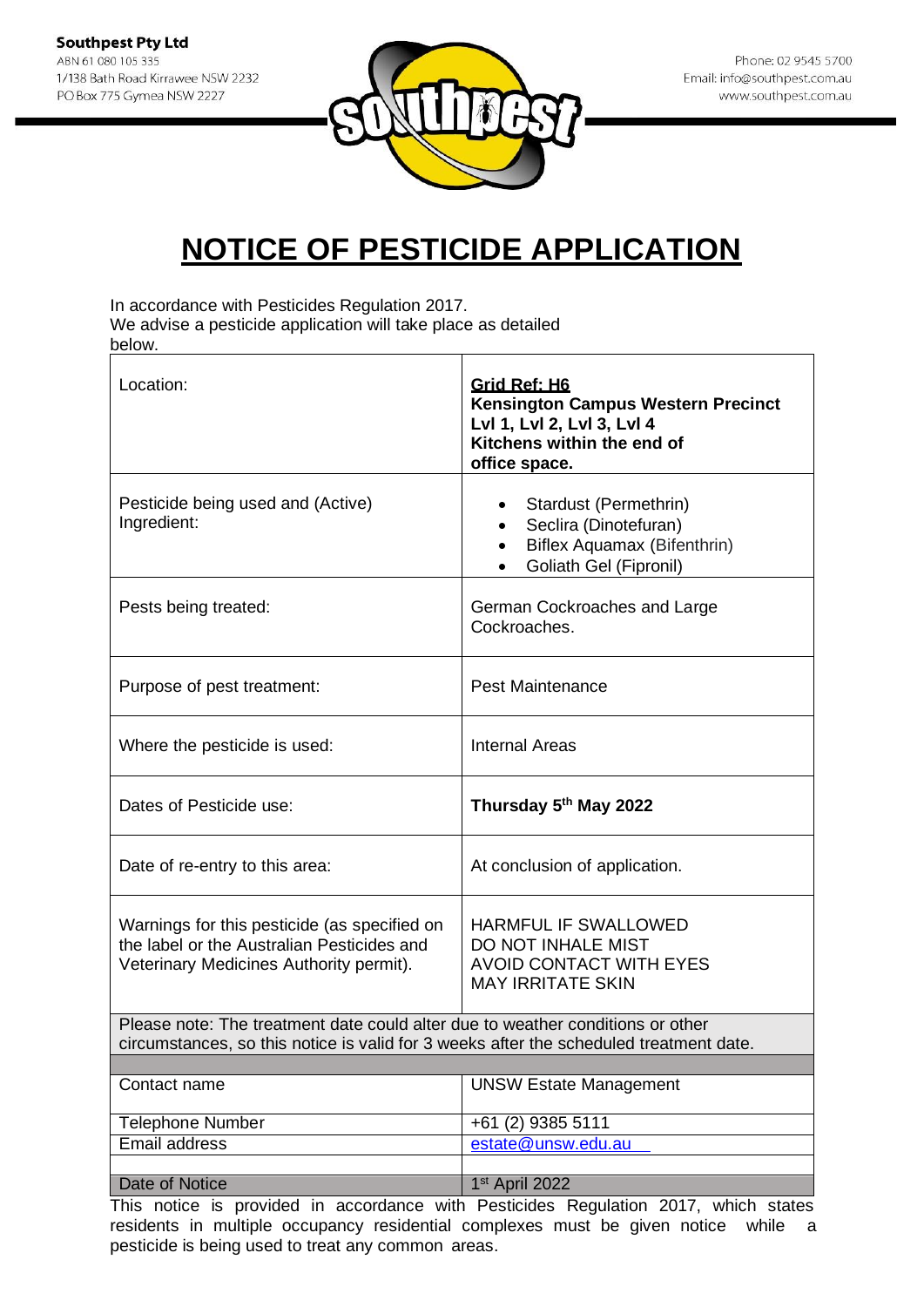

In accordance with Pesticides Regulation 2017. We advise a pesticide application will take place as detailed below:

| Location:                                                                              | <b>Grid Ref: M15</b><br><b>Rupert Myers</b><br><b>Kensington Campus</b><br><b>Northern Precinct</b><br><b>Clinic Kitchen</b><br>Level 1<br><b>Room 1060</b> |
|----------------------------------------------------------------------------------------|-------------------------------------------------------------------------------------------------------------------------------------------------------------|
| Pesticide being used and (Active)<br>Ingredient:                                       | Stardust (Permethin)<br>٠<br>Seclira (Dinotefuran)<br>$\bullet$<br>Biflex Aquamax (Bifenthrin)<br>$\bullet$<br>Goliath Gel (Fipronil)                       |
| Pests being treated:                                                                   | German Cockroaches and Large<br>Cockroaches.                                                                                                                |
| Purpose of pest treatment:                                                             | <b>Pest Maintenance</b>                                                                                                                                     |
| Where the pesticide is used:                                                           | Internal                                                                                                                                                    |
| Dates of Pesticide use:                                                                | Thursday 5th May 2022                                                                                                                                       |
| Date of re-entry to this area:                                                         | At conclusion of application.                                                                                                                               |
| Warnings for this pesticide (as specified on                                           | HARMFUL IF SWALLOWED                                                                                                                                        |
| the label or the Australian Pesticides and<br>Veterinary Medicines Authority permit).  | DO NOT INHALE MIST<br><b>AVOID CONTACT WITH EYES</b>                                                                                                        |
|                                                                                        | <b>MAY IRRITATE SKIN</b>                                                                                                                                    |
| Please note: The treatment date could alter due to weather conditions or other         |                                                                                                                                                             |
| circumstances, so this notice is valid for 3 weeks after the scheduled treatment date. |                                                                                                                                                             |
| Contact name                                                                           | <b>UNSW Estate Management</b>                                                                                                                               |
| <b>Telephone Number</b>                                                                | +61 (2) 9385 5111                                                                                                                                           |
| <b>Email address</b>                                                                   | estate@unsw.edu.au                                                                                                                                          |
| Date of Notice                                                                         | 5 <sup>th</sup> April 2022                                                                                                                                  |